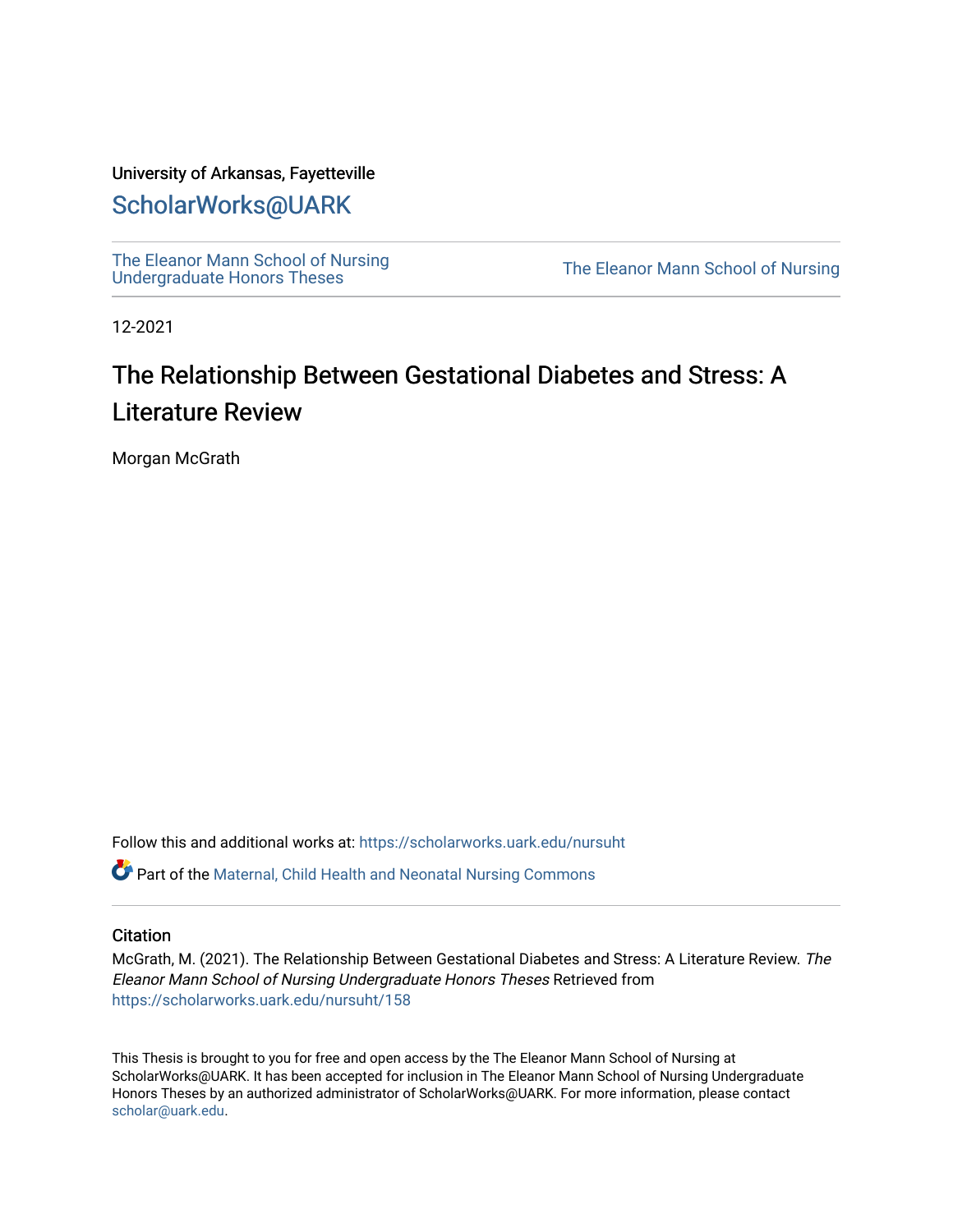# **The Relationship Between Gestational Diabetes and Stress: A Literature Review**

Morgan G. McGrath

Eleanor Mann School of Nursing

University of Arkansas

Dr. Lisa Franks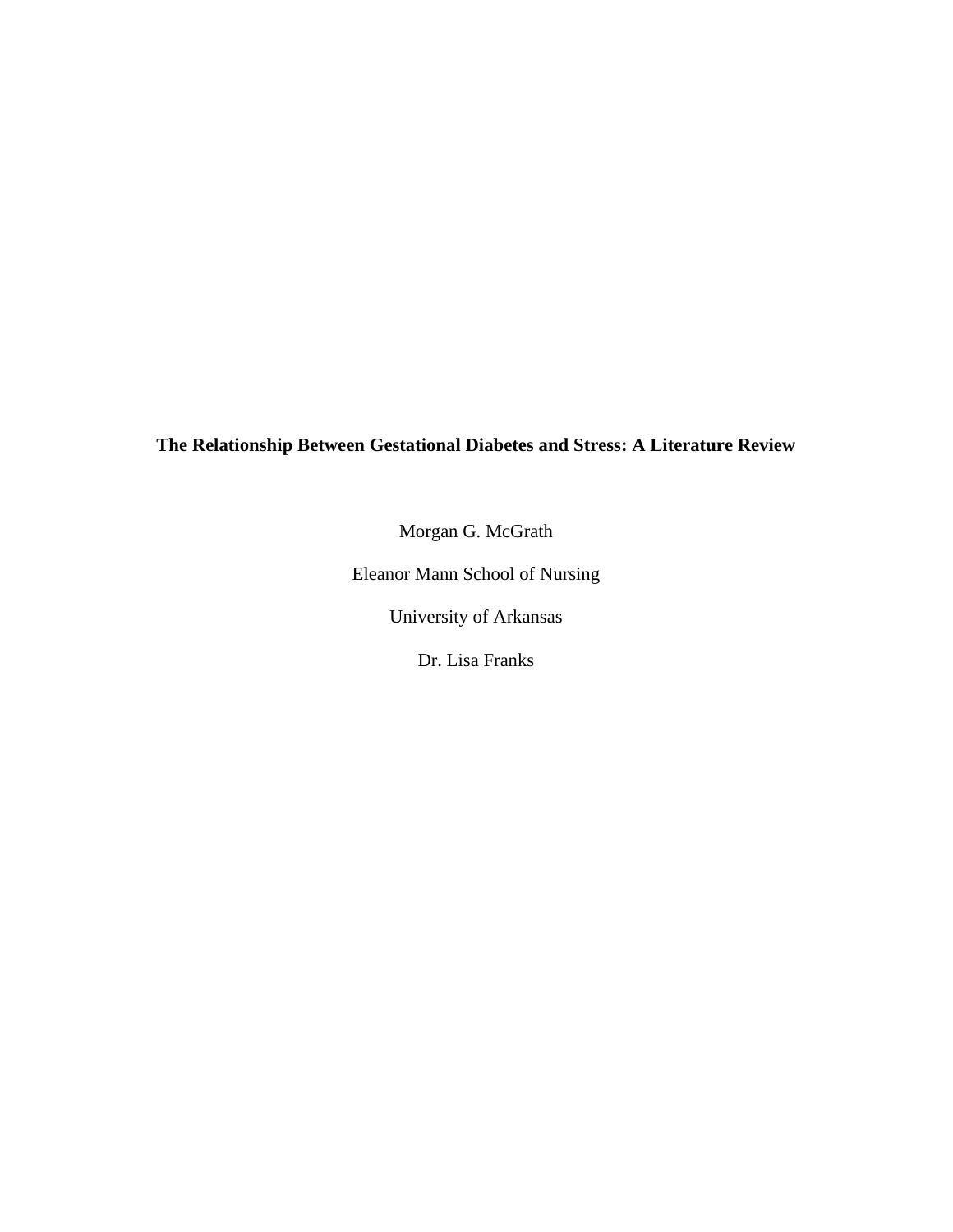## **Abstract**

The incidence of gestational diabetes has been increasing over the past ten to twenty years. The purpose of this literature review is to gather existing literature to examine the relationship between gestational diabetes and oxidative stress. Twenty peer-reviewed articles from two databases were selected to be examined in this review. From these studies, it was found that oxidative stress was higher in women who were diagnosed with gestational diabetes, and supplementation with vitamins and minerals was beneficial in decreasing stress in these women. While these studies can help healthcare providers in educating women who have been diagnosed, more research should be done to reduce gaps in the literature, such as which supplement or group of supplements is most beneficial in decreasing oxidative stress in gestational diabetes.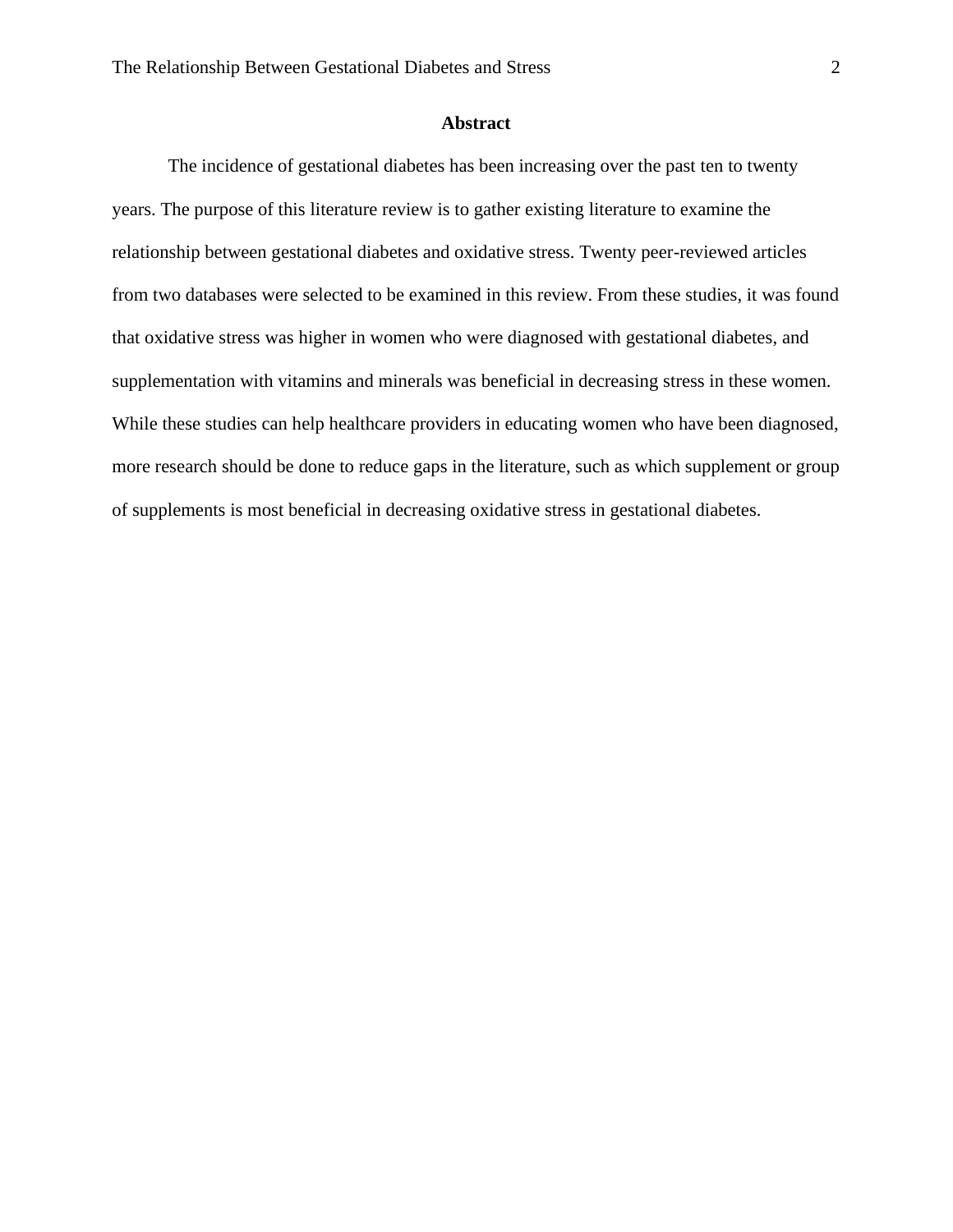# **Introduction**

Gestational diabetes is a type of diabetes mellitus that is diagnosed during pregnancy. Insulin needs change throughout pregnancy and the hormones secreted by the placenta can cause an increase in insulin resistance (Murray et al., 2019). While most women can compensate for this through increasing pancreatic insulin production, this does not always occur and leads to episodes of hyperglycemia. This elevation in blood glucose levels leads women to be diagnosed with gestational diabetes, which occurs in 2 to 10% of pregnancies in the United States every year (Centers for Disease Control and Prevention, 2019). This literature review is going to examine the relationship between gestational diabetes and oxidative stress. Oxidative stress occurs in the presence of excessive free radicals in the body, which in turn leads to cellular damage, increased risk for diseases, or exacerbation of existing conditions (Dix, 2018).

Risk factors for gestational diabetes include having a BMI greater than 25, maternal age over 25, having a previous pregnancy with gestational diabetes, a history of abnormal glucose tolerance, a family history of diabetes, having a personal history of pre-diabetes, and ethnicity (Murray et al., 2019). Gestational diabetes is diagnosed between 24 and 28 weeks of gestation by using an oral glucose tolerance test (Murray et al., 2019). Women have baseline fasting blood glucose levels drawn, and then ingest a solution containing 100 grams of glucose. Blood is then redrawn every hour after ingesting the solution for up to three hours (Murray et al., 2019). A diagnosis of gestational diabetes is made if two or more of the blood values are above the threshold (Murray et al., 2019). The threshold for a fasting blood glucose is 95 mg/dL, the threshold rises to 180 mg/dL at one hour, 155 mg/dL at two hours, and 140 mg/dL at three hours after ingesting the glucose solution (Murray et al., 2019).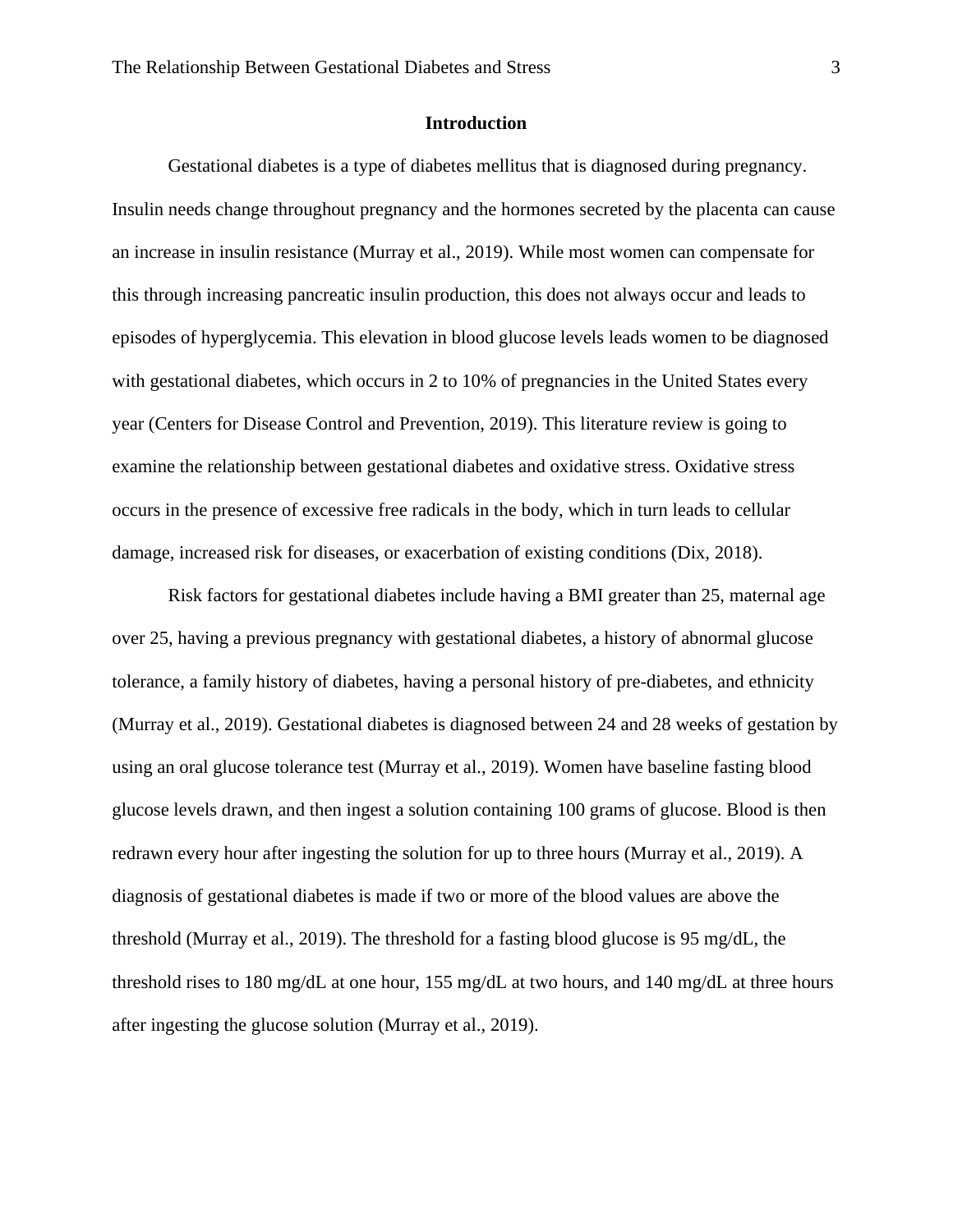Gestational diabetes has the potential to adversely affect both mother and baby, leading to conditions such as hypocalcemia, hyperbilirubinemia, and respiratory distress syndrome in the fetus (Murray et al., 2019). The episodes of hyperglycemia can also cause the fetus to be large for gestational age, which increases the risk for injury to the mother during birth (Murray et al., 2019). It is beneficial for nurses to have a clear understanding of gestational diabetes to promote the best outcomes for their patients, as nurses provide education about management of the disease process. Pregnancy can already bring about a myriad of emotions when trying to prepare to care for another human life, thus the diagnosis of gestational diabetes can bring about more anxiety and stress for the mother.

The purpose of this literature review is to further understand the correlation between gestational diabetes and oxidative stress. While many studies have been completed regarding diabetes in pregnancy, some look at all types of diabetes, and others only focus on preexisting diabetes. Many of the studies found while researching for this review focus on the management of oxidative stress after the diagnosis of gestational diabetes instead of prevention. Therefore, more research should be done regarding the prevention of stress, with a focus on gestational diabetes rather than all types to gain a better understanding of the relationship between gestational diabetes and stress.

#### **Methods**

For this literature review, the research databases PubMed and CINAHL were utilized. The search terms used in each database were 'gestational diabetes', 'gdm', 'gestational diabetes mellitus', 'diabetes in pregnancy', and 'stress'. To be included in the literature review, the articles needed to be published in the English language, a primary source, peer-reviewed, published within the past 5 years (2016 to 2021), and focused on gestational diabetes. Articles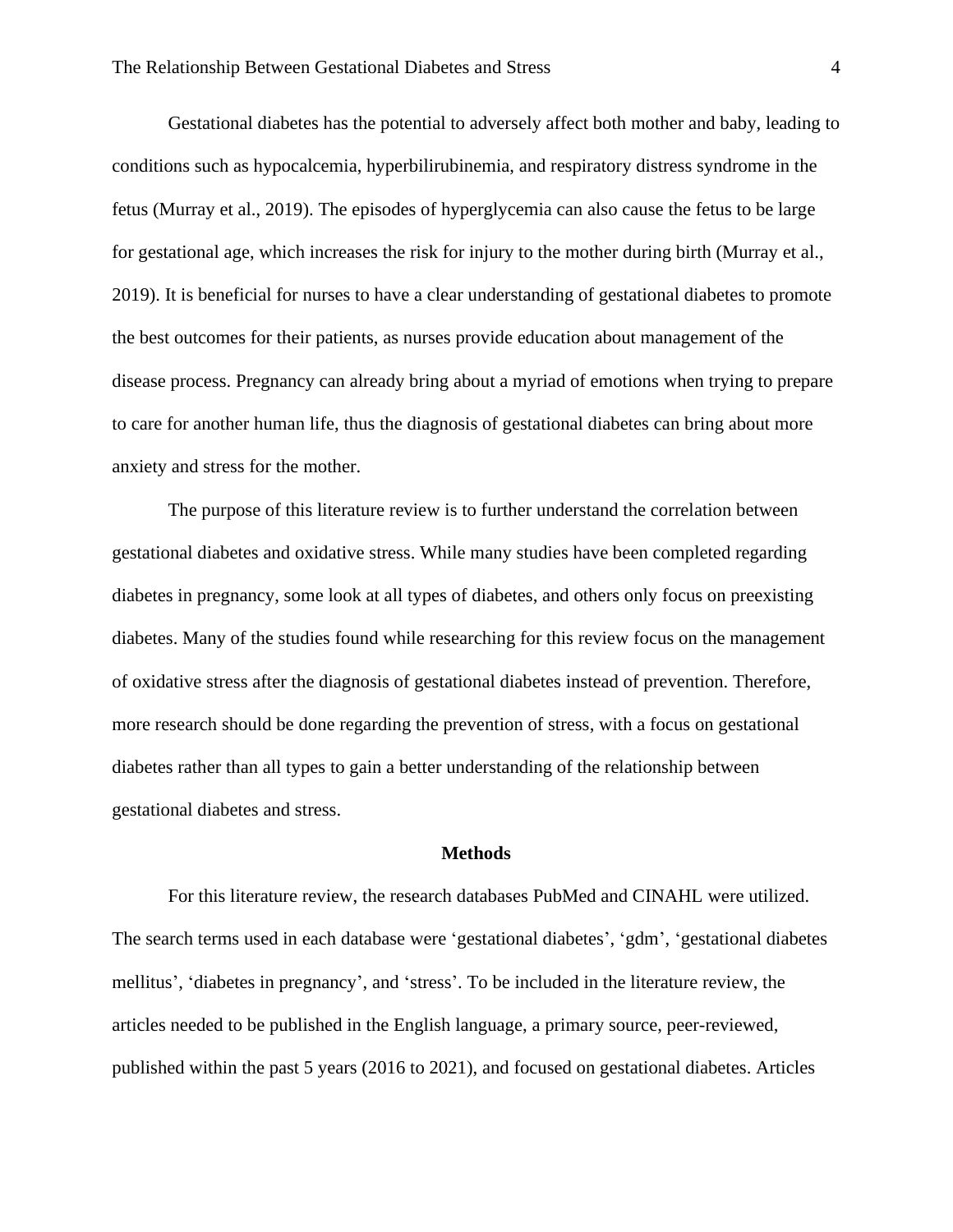that did not meet all inclusion criteria were excluded, which yielded a total of 214 articles from both databases. These articles were evaluated for duplication, and 12 were found to have appeared in both databases. Articles were then evaluated on the inclusion criteria through the titles and abstract, resulting in 161 articles being excluded. The remaining 41 articles were further evaluated, which resulted in 20 articles being chosen for this literature review. The selection process is illustrated in Figure 1 below.

## **Figure 1**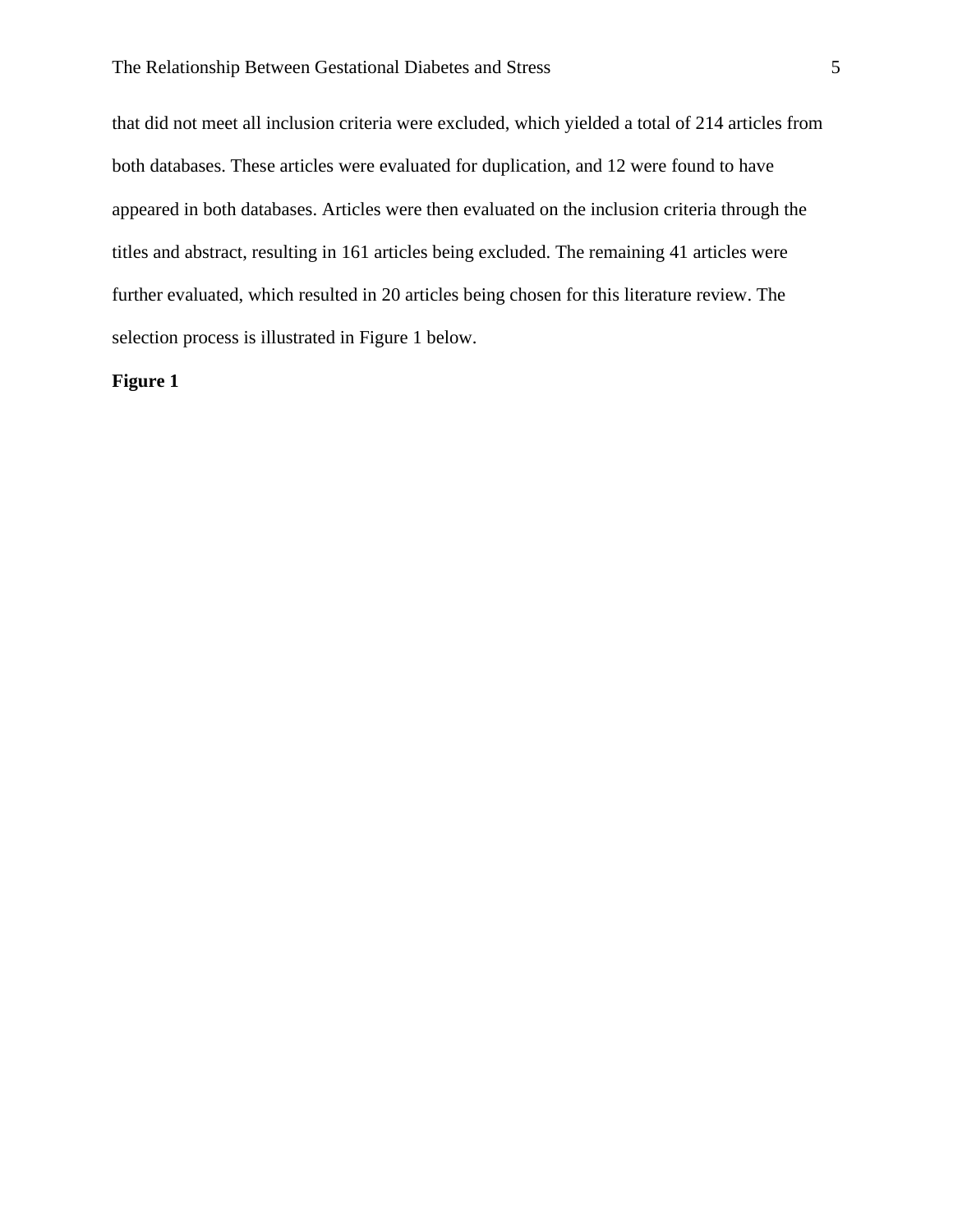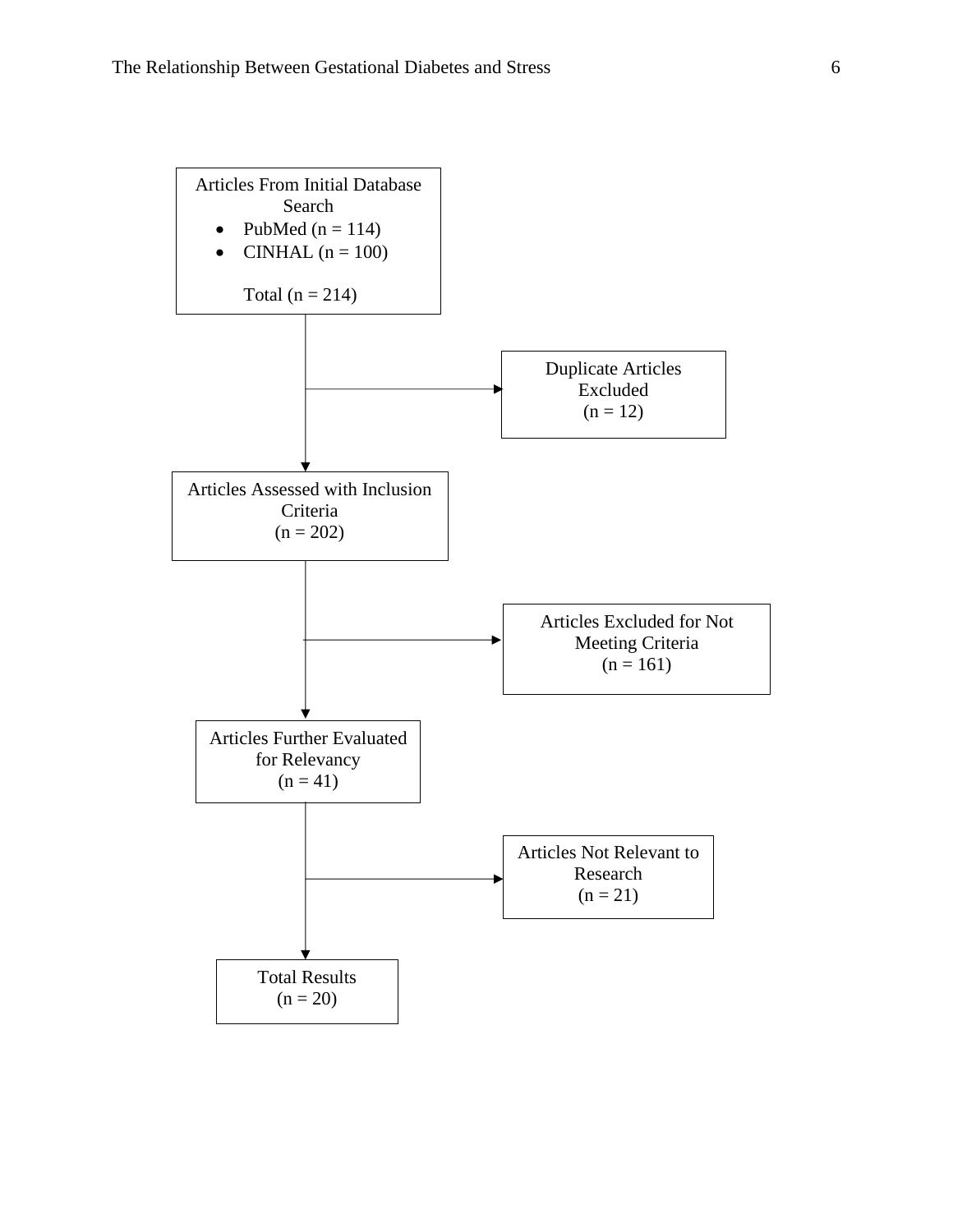#### **Results**

In one article, researchers completed a double-blind, randomized study to look at the effects of omega-3 fatty acids and vitamin E on oxidative stress and inflammation in those diagnosed with gestational diabetes (Jamilian, Hashemi, et al., 2017). Participants were split into two groups. One group took a supplement with 100 mg of omega-3 fatty acid and 400 IU of vitamin E, while the other group took a placebo. Fasting blood samples for specific biomarkers of oxidative stress were taken such as nitric oxide, malondialdehyde (MDA), total antioxidant capacity, total glutathione, and high sensitivity C-reactive protein (hs-CRP) (Jamilian, Hashemi, et al., 2017). The researchers found that the supplement had a positive impact on all of these levels except for glutathione and C-reactive protein and therefore concluded that this supplement was beneficial for the use of oxidative stress in gestational diabetes (Jamilian, Hashemi, et al., 2017).

A similar study was done but measured the effects of probiotic supplementation on inflammation and oxidative stress in women with gestational diabetes, completing a double-blind study in which participants were separated into an intervention and a placebo group (Badhnoosh, 2017). Blood samples were taken from the participants to evaluate their nitric oxide, malondialdehyde, total antioxidant capacity, total glutathione, and high sensitivity C-reactive protein levels (Badhnoosh, 2017). The researchers found that the probiotic supplement had a positive influence on total antioxidant capacity, malondialdehyde, and serum C-reactive protein, but not nitric oxide or glutathione (Badhnoosh, 2017). Another study looking at probiotic supplements on the effects of oxidative stress in gestational diabetes found similar results. Researchers found that the supplement used showed a significant decrease in C-reactive protein and tumor necrosis factor (Hajifaraji, 2018).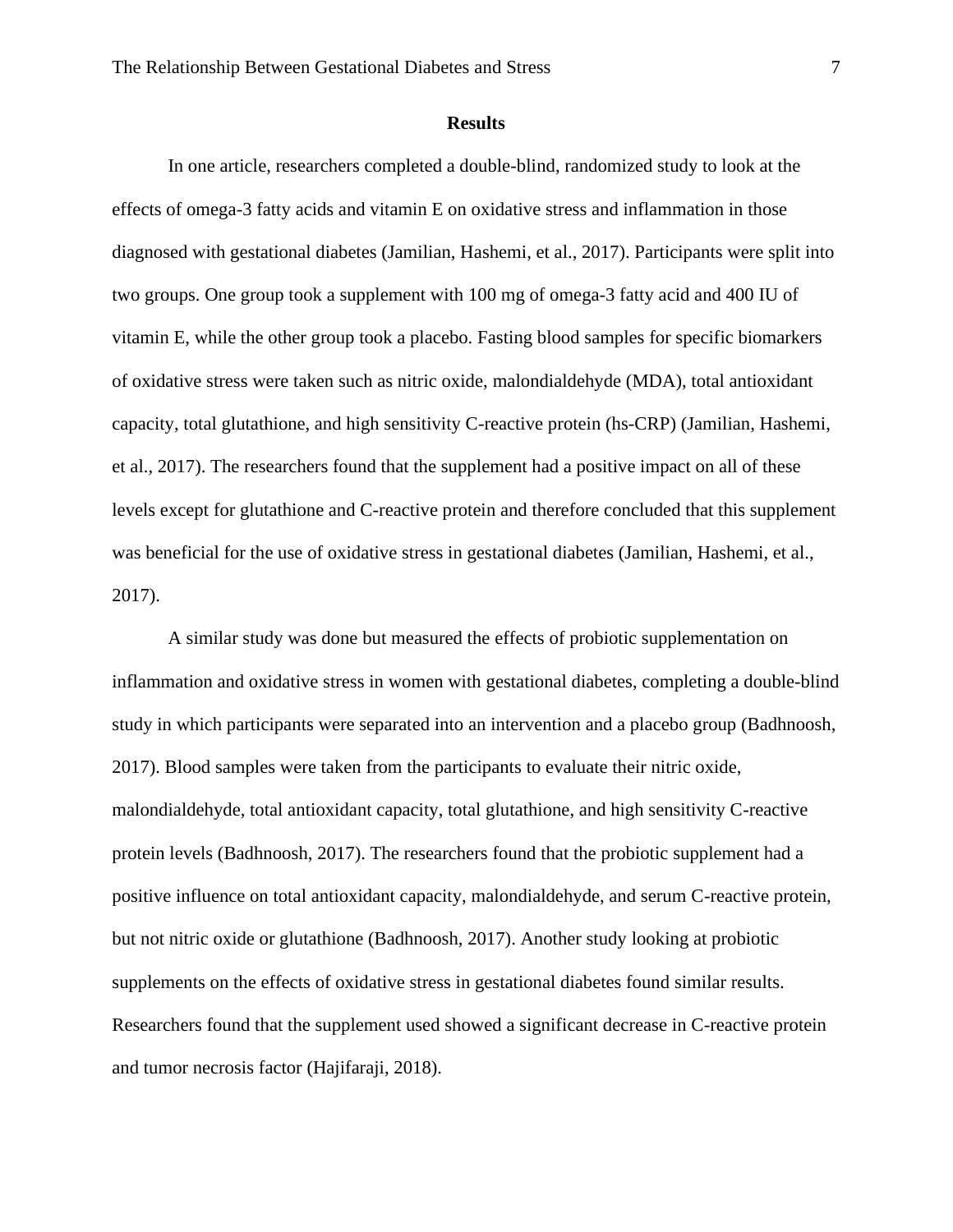The effects of antioxidant use in relation to gestational diabetes has also been studied (Maged, 2016). Researchers completed a randomized study in which the intervention group received an antioxidant, 1 gram of ascorbic acid, and the control group received a placebo. All participants self-monitored glucose levels and had blood drawn at the beginning and end of the study to determine the effect of the antioxidant on oxidative markers such as malondialdehyde and glutathione (Maged, 2016). They found the antioxidant supplement helped to increase glycemic control in gestational diabetes and therefore, lowering the need for insulin therapy during the pregnancy (Maged, 2016). The supplement also decreased the level of glutathione significantly when compared to the placebo (Maged, 2016).

The impact of antioxidant status on the risk of gestational diabetes has also been studied (Parast & Paknahad, 2017). Researchers completed a case-control study in which women completed a questionnaire regarding the types of food eaten and the frequency of meals throughout pregnancy (Parast & Paknahad, 2017). Overall, those who were diagnosed with gestational diabetes had less intake of vitamin E, selenium, and zinc compared to those without gestational diabetes (Parast & Paknahad, 2017). This led to the conclusion that eating an antioxidant-rich diet can be protective against the development of gestational diabetes due to less oxidative stress (Parast & Paknahad, 2017).

Another article discussed a different supplement in relation to gestational diabetes. Researchers completed a randomized control study to evaluate the effects of vitamin D and calcium supplementation on oxidative stress in gestational diabetes (Gunasegaran et al., 2020). One group received 1000 IU of vitamin D and 1000 mg of calcium, while the other group received 250 IU of vitamin D and 500 mg of calcium (Gunasegaran et al., 2020). Blood samples were taken before and after the 6-week round of supplementation, comparing the levels of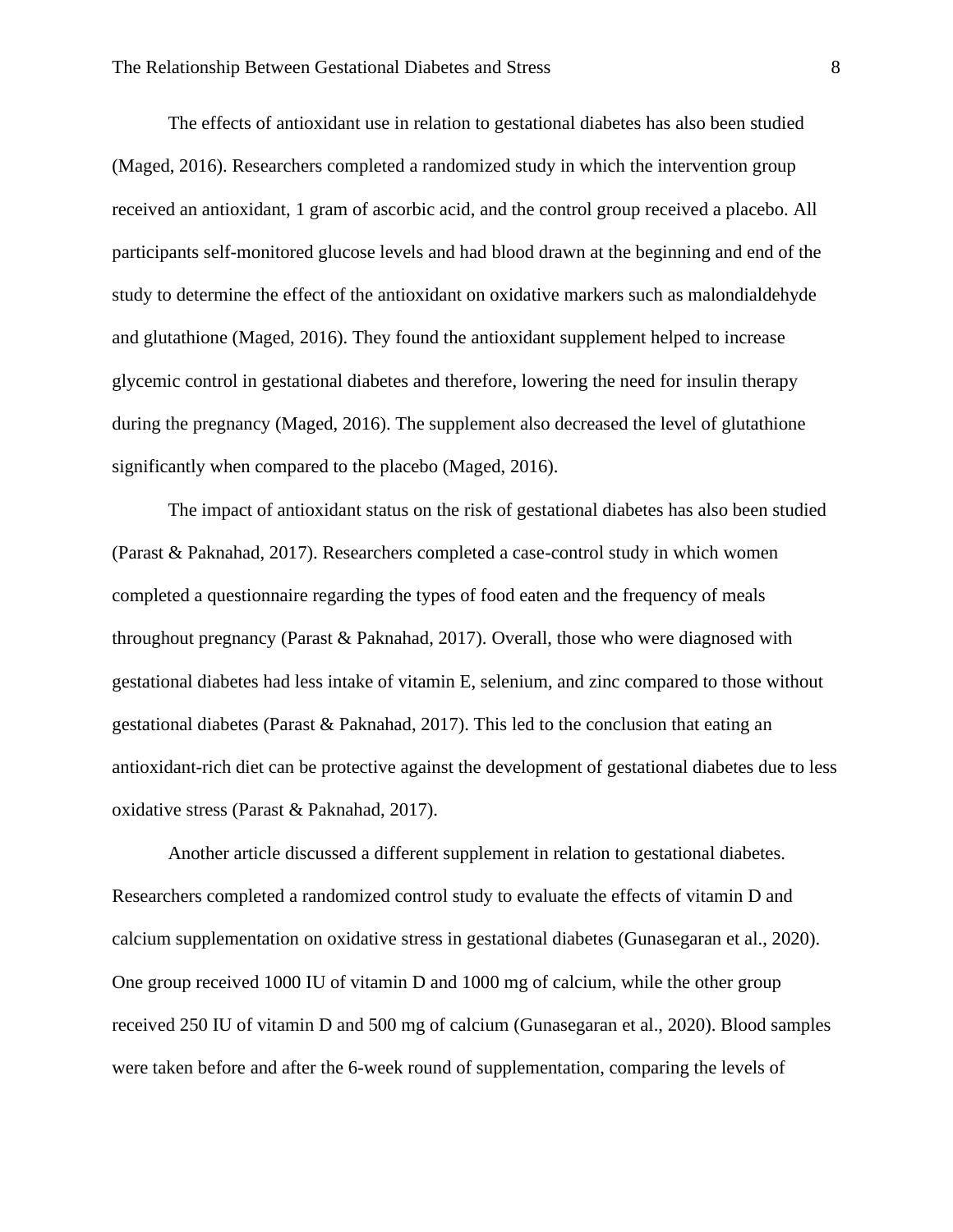fasting glucose, lipid levels of low-density lipoprotein (LDL) and high-density lipoprotein (HDL), glutathione, serum vitamin D, and serum insulin between the two groups of participants (Gunasegaran et al., 2020). It was noted that the higher supplementation level led to a reduction in fasting blood glucose, LDL, HDL, and had a positive impact on glutathione, thus researchers concluded that the supplements helped to reduce oxidative stress in women with gestational diabetes (Gunasegaran et al., 2020).

A similar study was done but looked at the effects of vitamin D and omega-3 on oxidative stress instead. This study also found a reduction in the markers of oxidative stress when using supplementation (Razavi et al., 2017). Another similar study looked at vitamin D and probiotic supplementation on oxidative stress in gestational diabetes. A double-blind, randomized study was completed, and participants were divided into three groups (Jamilian, Amirani, et al., 2019). One group received both vitamin D and a probiotic, one received only a probiotic, and one received a placebo. Blood samples were taken for comparison, and it was found that the group who received both supplements had reduced fasting plasma glucose, triglyceride levels, malondialdehyde, and C-reactive protein (Jamilian, Amirani, et al., 2019). Researchers concluded that the combination of supplements was the most beneficial in treating oxidative stress.

Another article discussed how a supplement containing magnesium, zinc, calcium, and vitamin D affects oxidative stress in gestational diabetes (Jamilian, Mirhosseini, et al., 2019). Researchers placed participants into two groups, with the intervention group receiving a combination supplement of 100 mg of magnesium, 4 mg of zinc, 400 mg of calcium, and 200 IU of vitamin D (Jamilian, Mirhosseini, et al., 2019). Blood samples were drawn before and after taking the supplement for 6 weeks, evaluating fasting blood glucose, total plasma nitrate, C-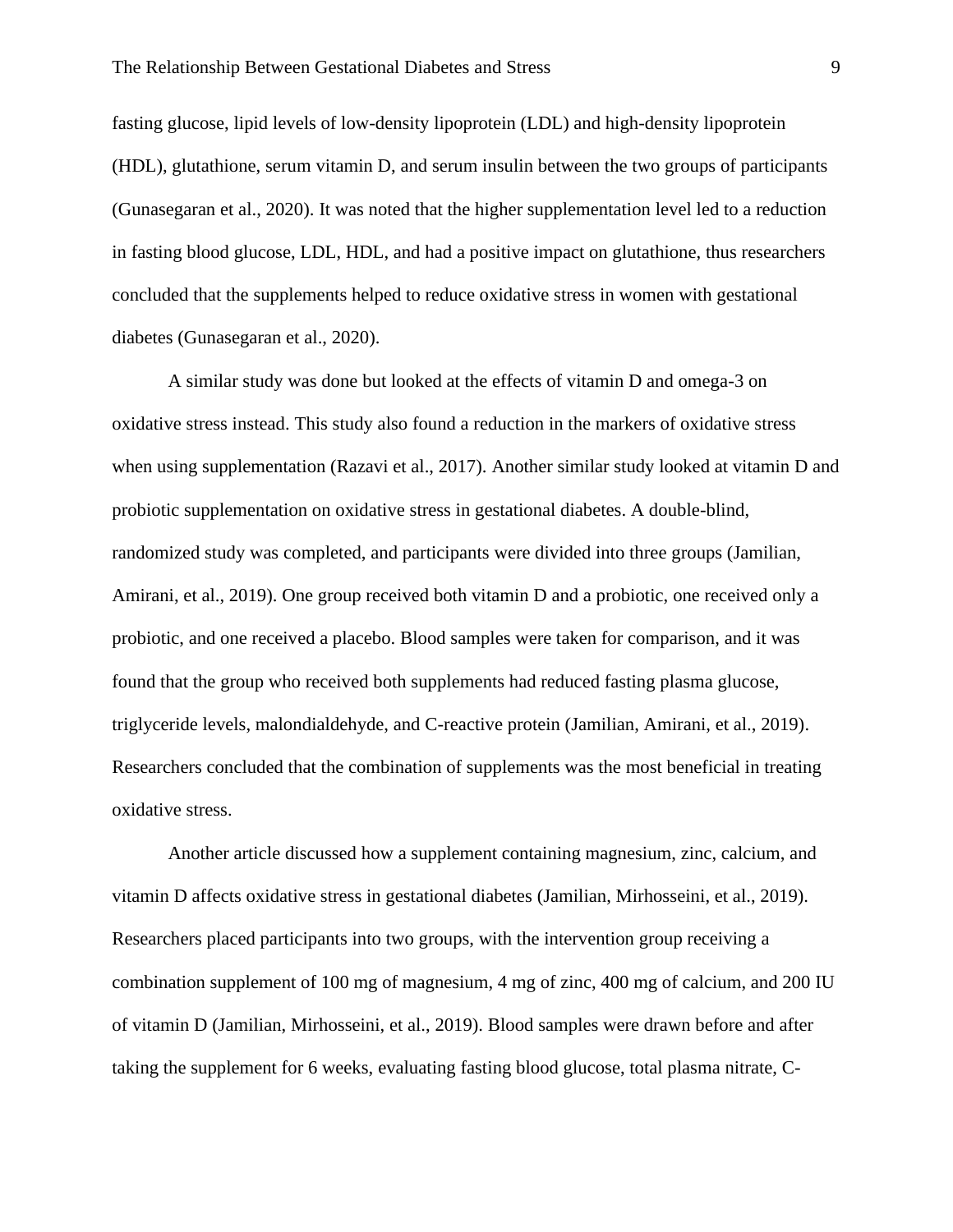reactive protein, malondialdehyde, and total antioxidant levels (Jamilian, Mirohosseini, et al., 2019). Study results showed the supplement was helpful in reducing oxidative stress because there was a decrease in C-reactive protein, total nitrate, and malondialdehyde levels in those who took the supplement (Jamilian, Mirohosseini, et al., 2019). A similar study evaluated vitamins and antioxidant status in gestational diabetes. The study also included the relationship between progesterone and pancreatic beta cells, which are the cells that release insulin in response to rising plasma glucose levels (Hoffman & Sullivan, 2020). Researchers took samples of cells and treated them with a solution containing progesterone peroxidase-conjugated antibodies, evaluating the protective effect of vitamin E and C on preventing progesterone-induced apoptosis (Borçari et al., 2020). It was determined that vitamin E and C are beneficial in reducing oxidative stress, as there was a protective effect on the cells treated with the vitamins beforehand, which could be beneficial in the treatment of gestational diabetes (Borçari et al., 2020).

The effects of selenium supplementation on oxidative stress in women with gestational diabetes has also been studied (Saifi et al., 2019). Participants were divided into two groups in which one received a placebo and the other took 50 mg of selenium per day. Researchers analyzed fasting blood glucose and antioxidant markers such as malondialdehyde (Saifi et al., 2019). Selenium supplementation was shown to significantly decrease fasting blood glucose and allowed for better glycemic control, but there was not a significant difference in antioxidant levels (Saifi et al., 2019).

Research has also evaluated the placental expression of nuclear factor erythroid 2 (Nrf2) and antioxidant enzymes in relation to gestational diabetes (Manoharan et al., 2019). The study aimed to identify the presence of protective factors for oxidative stress in the placenta when the mother is diagnosed with gestational diabetes. Researchers completed a cross-sectional study,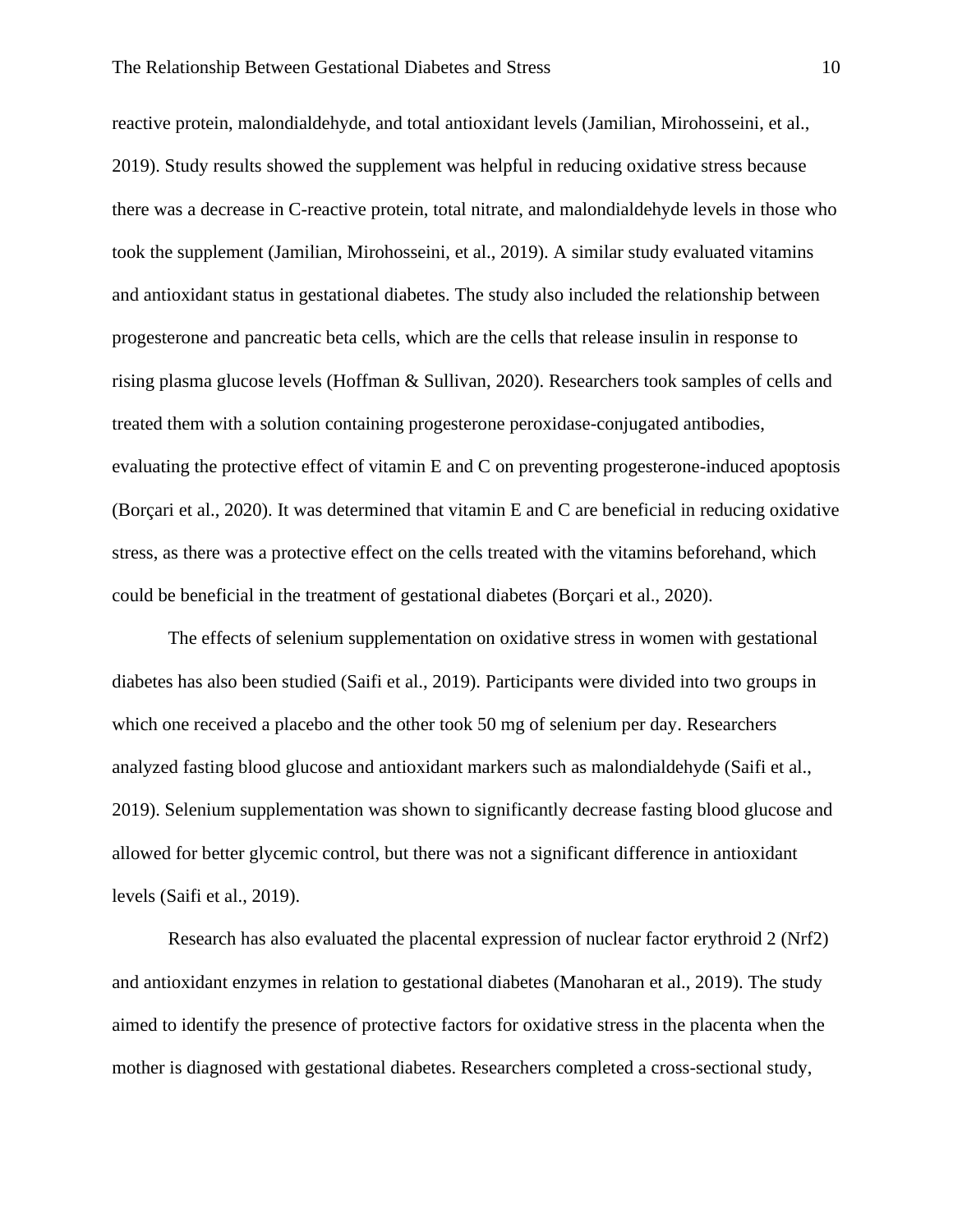using blood and placental samples from women and found that malondialdehyde levels and Nrf2 were elevated in those with gestational diabetes (Manoharan et al., 2019). The blood level of Nrf2 was similar in women with and without gestational diabetes but was increased in the placenta for those with gestational diabetes (Manoharan et al., 2019). This led the researchers to conclude that Nrf2 is a potential protective factor that prevents the fetus and placenta from undergoing excessive oxidative stress when diagnosed with gestational diabetes (Manoharan et al., 2019).

A similar study hypothesized that lipoprotein phospholipase could potentially be a protective factor against oxidative stress and gestational diabetes (Schliefsteiner et al., 2017). Researchers took samples of placenta and fetal cord blood to assess lipoprotein-associated phospholipase (Schliefsteiner et al., 2017). These levels were also compared with LDL and HDL, which showed that phospholipase levels were increased in all pregnancies with gestational diabetes but to a different degree depending on the lipoprotein carrier (Schliefsteiner et al., 2017). They found that when LDL was the carrier, there was increased inflammatory activity, but inflammation decreased when HDL was the carrier (Schliefsteiner et al., 2017). Increased inflammation led to more oxidative stress; therefore, more research should be completed, focusing on methods to decrease negative phospholipase (Schliefsteiner et al., 2017).

Rueangdetnarong et al. (2018) compared oxidative stress biomarkers in those with gestational diabetes to those without. Researchers completed a prospective study, measuring the level of 8-isoprostane, tumor necrosis factor, and interleukin 10, with a follow up at birth to obtain fetal cord blood (Rueangdetnarong et al., 2018). It was determined that glycemic control does not directly affect oxidative stress, despite elevated levels of tumor necrosis factor and isoprostane in gestational diabetes (Rueangdetnarong et al., 2018). Researchers concluded that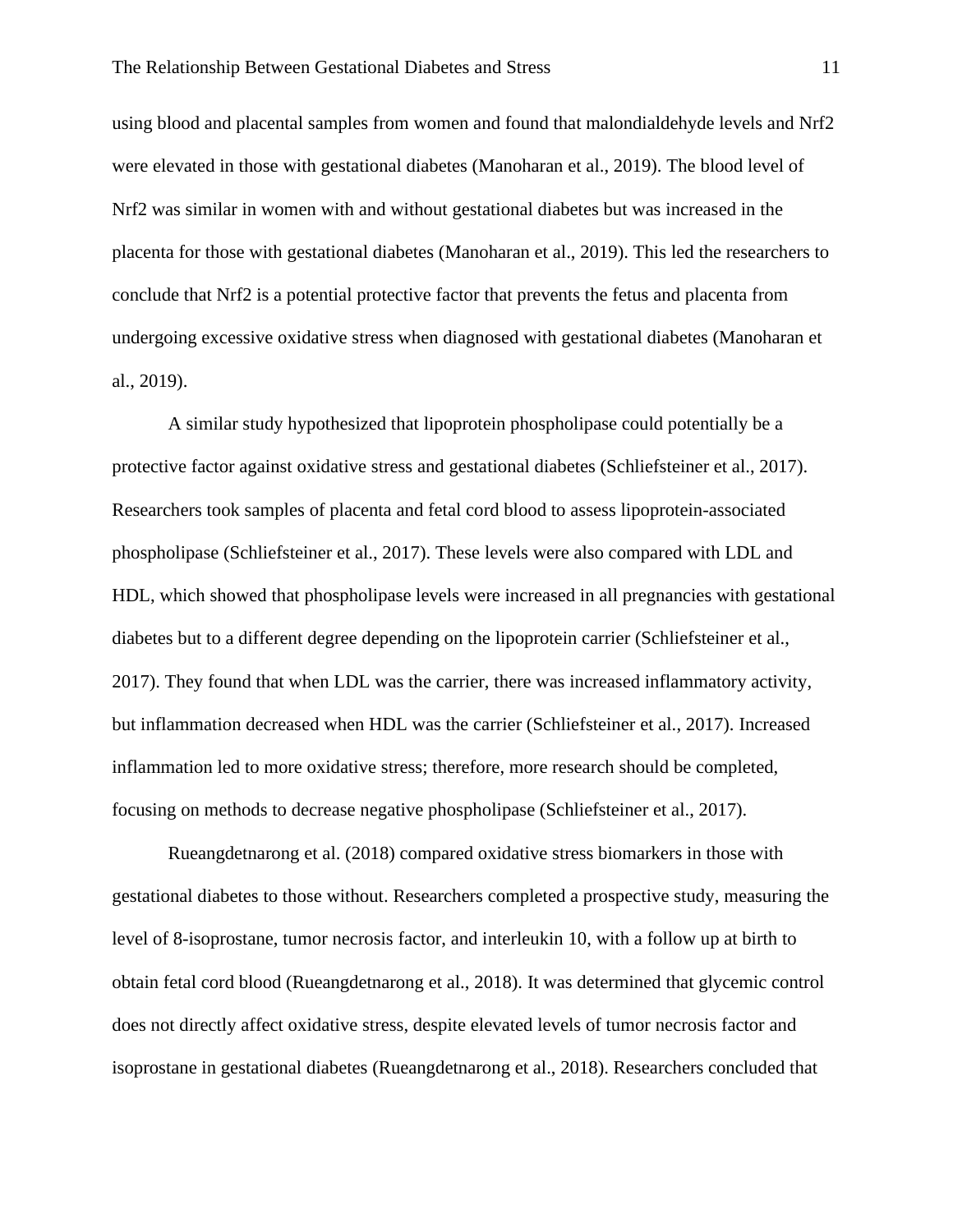both glycemic control and reduction of oxidative stress would be beneficial in preventing adverse pregnancy outcomes related to gestational diabetes (Rueangdetnarong et al., 2018).

Li et al. (2016) completed a prospective case-control study, comparing the plasma markers of oxidative stress in women with gestational diabetes between the second and third trimesters. Blood samples were taken to evaluate fasting blood glucose, triglyceride levels, and oxidative stress levels such as 8-isoprostane (Li, Yin, et al., 2016). As gestation progressed, the levels of oxidative stress increased, but further research should be done to determine the predictive nature of oxidative stress of the development of gestational diabetes and the outcomes (Li, Yin, et al., 2016).

An observational study evaluated the relationship between oxidative stress and inflammatory cytokines on gestational diabetes (Sudharshana et al., 2018). Researchers evaluated levels of tumor necrosis factor, interleukin-6 and 8, glutathione, superoxidase dismutase, and uric acid (Sudharshana et al., 2018). They took blood at the time women were diagnosed with gestational diabetes and followed up with them after giving birth. Researchers found that uric acid and tumor necrosis factor were elevated in women with gestational diabetes, and they also had decreased levels of glutathione and superoxidase dismutase (Sudharshana et al., 2018). The study also found that those with gestational diabetes were at an increased risk for preeclampsia (Sudharshana et al., 2018).

Li et al. (2019) studied how advanced glycation end productions (AGEs) and adipocytokines influenced oxidative stress in placental tissue in women with gestational diabetes. Researchers obtained placental samples after women gave birth to test levels of malondialdehyde, AGEs, and adipocytokines (Li, Dong, et al., 2019). They found those with gestational diabetes had higher levels of malondialdehyde and higher levels of AGEs and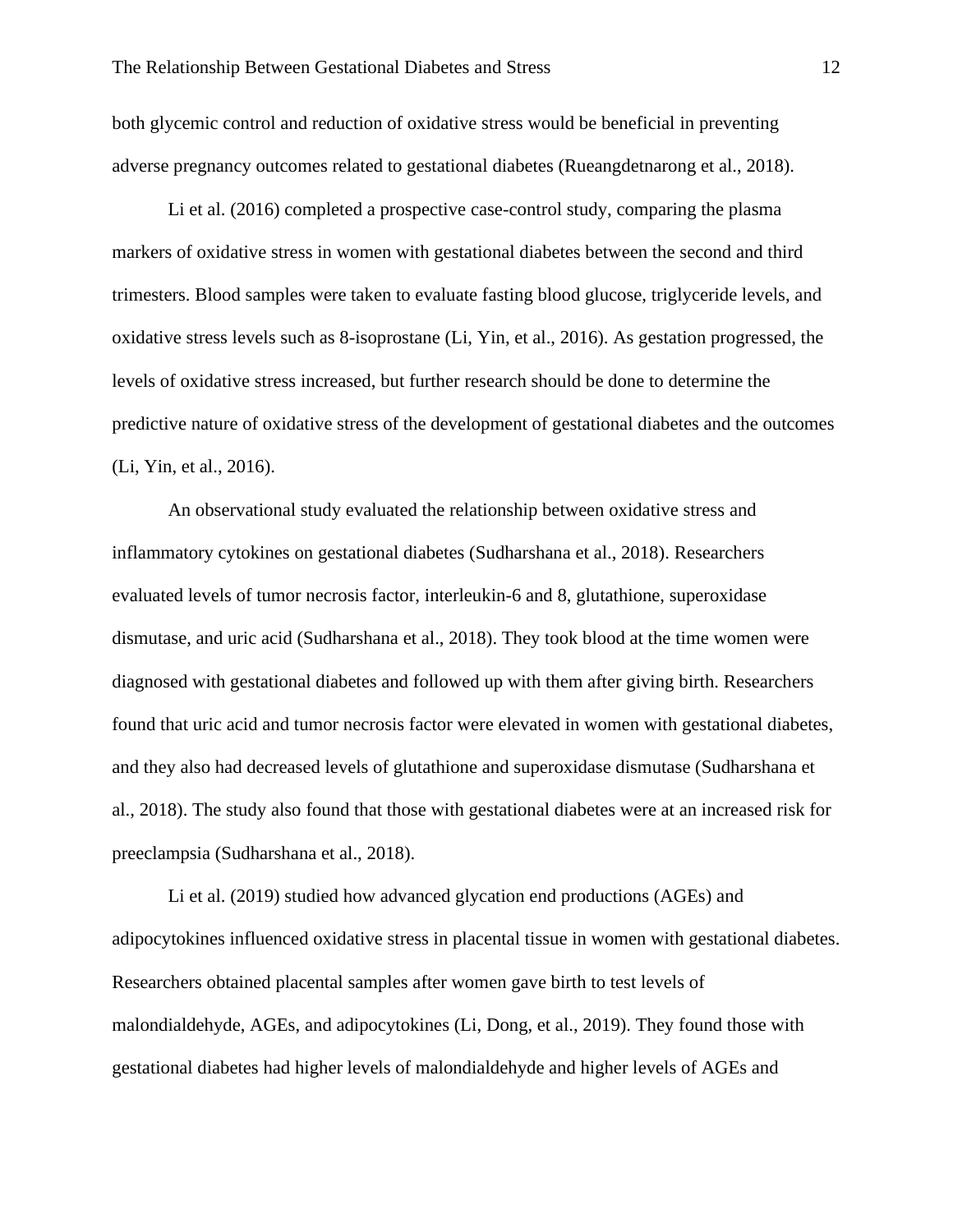adipocytokines, leading to the conclusion that increased AGEs and cytokines are related to increased oxidative stress in gestational diabetes (Li, Dong, et al., 2019).

Another study looked at how gestational diabetes influenced oxidative stress and beta amniolevulinate dehydratase (Rodrigues et al., 2017). Researchers took blood samples from women in their third trimester with and without gestational diabetes, comparing oxidative stress markers such as malondialdehyde and amniolevulinate (Rodrigues et al., 2017). It was found that oxidative stress markers were increased, and there was a similar decrease in amniolevulinate for those with gestational diabetes (Rodrigues et al., 2017). Researchers concluded that amniolevulinate is sensitive to hyperglycemia and could potentially increase oxidative stress on the body; therefore, further research should be done to gain a better understanding of the effect of low amniolevulinate during pregnancy (Rodrigues et al., 2017).

The impact of diet on oxidative stress in patients with gestational diabetes has also been studied using a randomized control trial to determine the effect of a low glycemic index diet versus a standard diet. LDL and conjugated dienes (CD) were compared in both population groups (Seider et al., 2018). Though a standard diet can decrease CD and LDL levels, a low glycemic index diet decreased these levels more significantly and can be beneficial in reducing oxidative stress in women with gestational diabetes (Seider et al., 2018). Another group of researchers completed a case-control study to determine how dietary total antioxidant capacity affected gestational diabetes (Daneshzad et al., 2020). They assessed dietary total antioxidant capacity by looking at the ferric reducing ability of plasma (FRAP), total radical-trapping antioxidant parameter (TRAP), and Trolox equivalent antioxidant capacity (TEAC) (Daneshzad et al., 2020). Participants completed a diet recall survey and gave blood samples. When comparing those with gestational diabetes to those without, the researchers found that FRAP and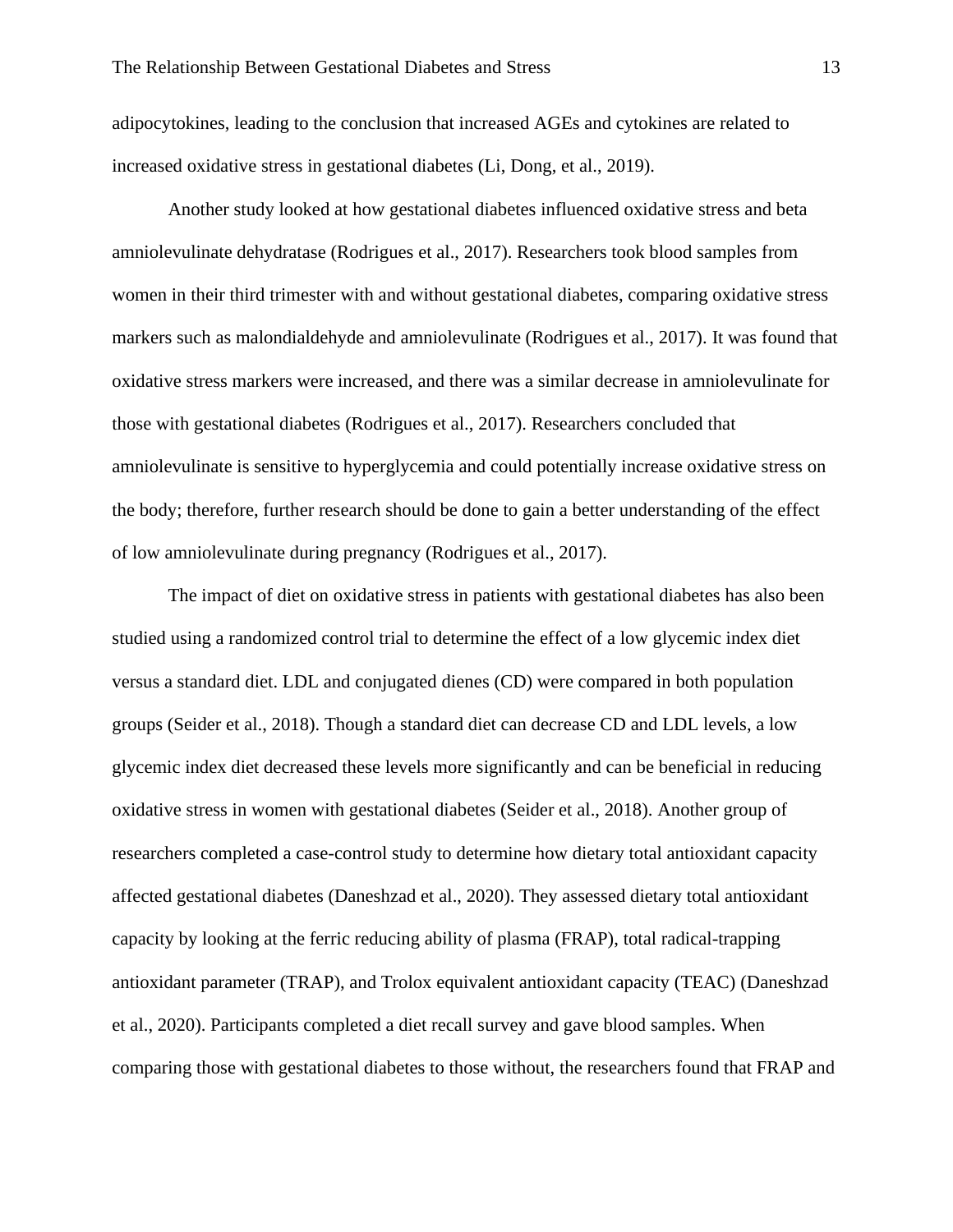vitamin C levels were lower in those who had gestational diabetes (Daneshzad et al., 2020). Researchers concluded that those with higher FRAP were at less of a risk for developing gestational diabetes and that having a diet high in antioxidants can reduce blood glucose levels (Daneshzad et al., 2020).

# **Table 1**

| <b>Author</b>        | Year | <b>Sample</b><br><b>Size</b>                                                | <b>Purpose of</b>                                                                                                                                                                 | <b>Intervention</b><br><b>Tested</b>                                                                                              | <b>Key Findings</b>                                                                                                                                                                                                                                                                              |
|----------------------|------|-----------------------------------------------------------------------------|-----------------------------------------------------------------------------------------------------------------------------------------------------------------------------------|-----------------------------------------------------------------------------------------------------------------------------------|--------------------------------------------------------------------------------------------------------------------------------------------------------------------------------------------------------------------------------------------------------------------------------------------------|
| Badehnoosh et<br>al. | 2017 | 60 women                                                                    | the Study<br>Evaluate the<br>effects of<br>using<br>probiotic<br>supplements<br><sub>on</sub><br>biomarkers of<br>oxidative<br>stress in<br>women with<br>gestational<br>diabetes | 30 women<br>received a<br>daily<br>probiotic<br>capsule for 6<br>weeks and 30<br>women<br>received a<br>placebo                   | Those taking<br>the<br>supplement<br>had a<br>statistically<br>significant<br>reduction in<br>hs-CRP,<br>MDA, and<br>fasting<br>glucose<br>levels<br>They also<br>had<br>increased<br>total<br>antioxidant<br>capacity<br>There was<br>not a<br>significant<br>difference in<br>insulin<br>needs |
| Borcari et al.       | 2020 | Cells from<br>the<br>American<br>Type<br>Culture<br>Collection<br>were used | Study the<br>effects of<br>progesterone<br>on<br>biomarkers of<br>oxidative<br>stress                                                                                             | RINm5F and<br>MDA-MB-<br>231 cells<br>were<br>incubated on<br>plated with<br>progesterone<br>levels that<br>would match<br>what a | Cells treated<br>$\bullet$<br>with<br>progesterone<br>alone<br>showed a<br>loss of<br>membrane<br>integrity and<br>a higher                                                                                                                                                                      |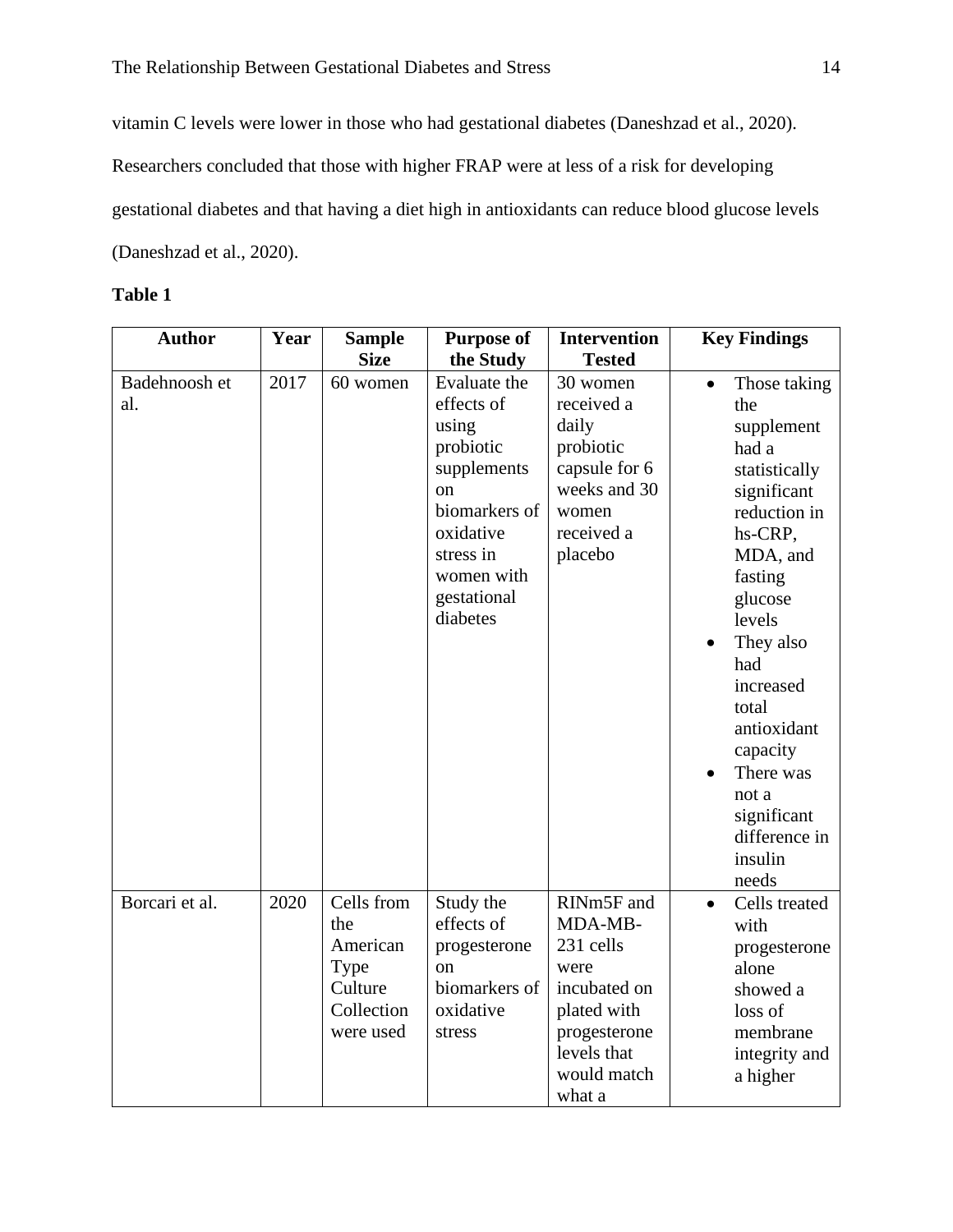|                  |      |           |                | woman          |           | occurrence    |
|------------------|------|-----------|----------------|----------------|-----------|---------------|
|                  |      |           |                | would secrete  |           | of apoptosis  |
|                  |      |           |                | during         |           | Vitamins E    |
|                  |      |           |                | pregnancy,     |           | and C         |
|                  |      |           |                | some plates    |           | helped to     |
|                  |      |           |                | were treated   |           | decrease      |
|                  |      |           |                | with a         |           | progesterone  |
|                  |      |           |                | vitamin E or   |           | -induced      |
|                  |      |           |                | vitamin C      |           |               |
|                  |      |           |                |                |           | apoptosis     |
|                  |      |           |                | solution prior |           | and could be  |
|                  |      |           |                | to             |           | useful in the |
|                  |      |           |                | introducing    |           | prevention    |
|                  |      |           |                | the            |           | and           |
|                  |      |           |                | progesterone   |           | treatment of  |
|                  |      |           |                |                |           | gestational   |
|                  |      |           |                |                |           | diabetes      |
| Daneshzad et al. | 2020 | 463 women | Determine      | 200 women      | $\bullet$ | Total         |
|                  |      |           | the            | who were       |           | energy,       |
|                  |      |           | association    | diagnosed      |           | protein, and  |
|                  |      |           | between        | with           |           | selenium      |
|                  |      |           | dietary levels | gestational    |           | were          |
|                  |      |           | of             | diabetes and   |           | elevated in   |
|                  |      |           | antioxidants   | 263 who        |           | those with    |
|                  |      |           | and            | were not       |           | gestational   |
|                  |      |           | gestational    | completed      |           | diabetes      |
|                  |      |           | diabetes       | dietary record |           | when          |
|                  |      |           |                | forms for 24   |           |               |
|                  |      |           |                |                |           | compared to   |
|                  |      |           |                | hour periods   |           | control,      |
|                  |      |           |                | to determine   |           | while FRAP    |
|                  |      |           |                | the ferric     |           | was lower.    |
|                  |      |           |                | reducing       |           | This showed   |
|                  |      |           |                | ability of     |           | that          |
|                  |      |           |                | plasma         |           | antioxidants  |
|                  |      |           |                | (FRAP), total  |           | were helpful  |
|                  |      |           |                | radical        |           | in the        |
|                  |      |           |                | antioxidant    |           | maintenance   |
|                  |      |           |                | parameter      |           | of glucose    |
|                  |      |           |                | (TRAP), and    |           | homeostasis   |
|                  |      |           |                | Trolox         |           | There was     |
|                  |      |           |                | equivalent     |           | no            |
|                  |      |           |                | antioxidant    |           | significant   |
|                  |      |           |                | capacity       |           | difference    |
|                  |      |           |                | (TEAC)         |           |               |
|                  |      |           |                |                |           | for TRAP      |
|                  |      |           |                |                |           | and TEAC      |
| Gunasegaran et   | 2020 | 70 women  | Determine      | 34 women       | $\bullet$ | Those who     |
| al.              |      |           | how vitamin    | received       |           | received      |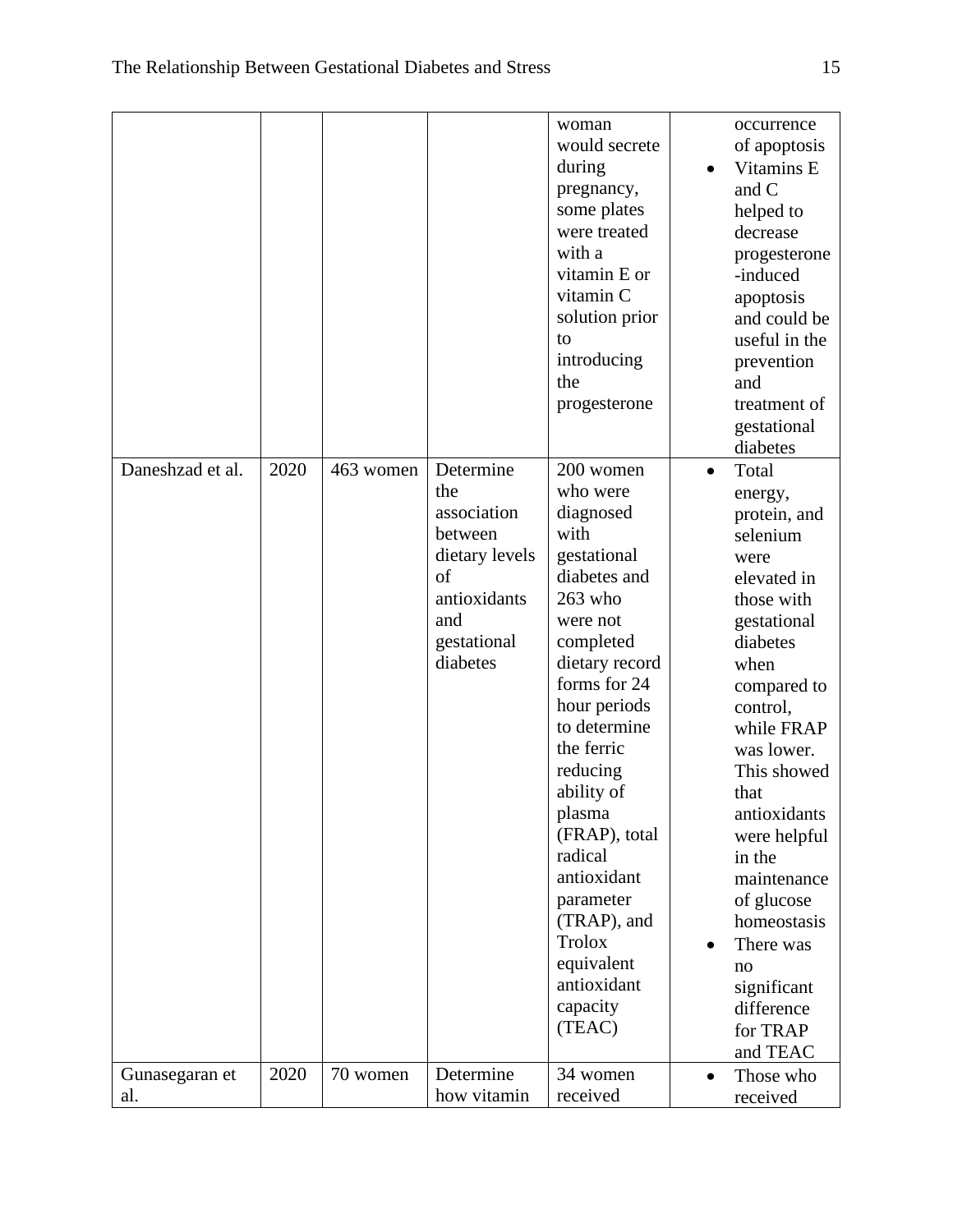|                              |      |          | D and<br>calcium<br>supplements<br>effects<br>biomarkers of<br>oxidative<br>stress in<br>gestational<br>diabetes                                                                        | 1000 IU of<br>vitamin D<br>and 1000 mg<br>of calcium<br>daily for 6<br>weeks and 36<br>women<br>received 250<br>IU of vitamin<br>D and 500<br>mg of<br>calcium                     | $\bullet$ | higher<br>supplementa<br>tion had<br>lower<br>fasting<br>glucose<br>level and<br>total<br>cholesterol<br>levels<br>Both groups<br>showed an<br>increase in<br>glutathione                                                               |
|------------------------------|------|----------|-----------------------------------------------------------------------------------------------------------------------------------------------------------------------------------------|------------------------------------------------------------------------------------------------------------------------------------------------------------------------------------|-----------|-----------------------------------------------------------------------------------------------------------------------------------------------------------------------------------------------------------------------------------------|
| Hajifaraji et al.            | 2018 | 64 women | Measure the<br>effect of a<br>probiotic<br>supplement<br>on oxidative<br>stress<br>biomarkers in<br>women with<br>gestational<br>diabetes                                               | 32 women<br>received a<br>probiotic<br>supplement<br>containing 4<br>bacterial<br>strains once a<br>day for eight<br>weeks and 32<br>women<br>received a<br>placebo                | $\bullet$ | levels<br><b>Blood</b><br>glucose<br>levels<br>showed no<br>statistical<br>difference<br>between the<br>groups<br>Hs-CRP and<br>TNF- $\alpha$ were<br>significantly<br>lower in the<br>probiotic<br>group<br>compared to<br>the control |
| Jamilian,<br>Amirani, et al. | 2019 | 87 women | Determine<br>how vitamin<br>D and<br>probiotic<br>supplements<br>effect<br>oxidative<br>stress and<br>pregnancy<br>outcomes in<br>women<br>diagnosed<br>with<br>gestational<br>diabetes | 30 women<br>received<br>50,000 IU of<br>vitamin D<br>every 2<br>weeks and a<br>daily<br>probiotic, 29<br>women<br>received the<br>probiotic<br>only, and 28<br>women<br>received a | $\bullet$ | $Co-$<br>supplementa<br>tion<br>significantly<br>reduced<br>fasting<br>plasma<br>glucose<br>levels, hs-<br>CRP, MDA,<br>and<br>triglyceride<br>levels<br>compared to<br>the placebo                                                     |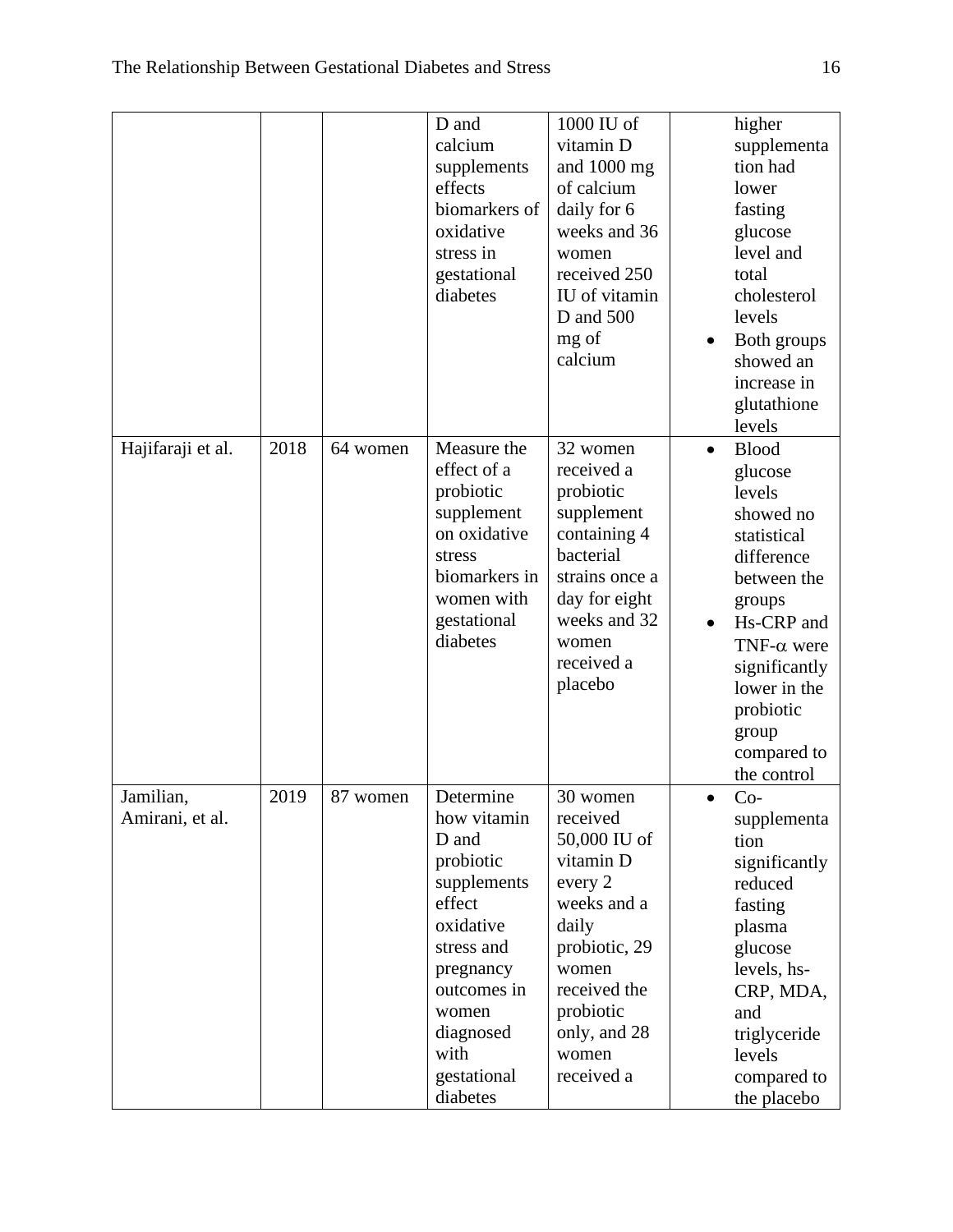|                                     |      |          |                                                                                                                                                                                                                                | placebo for 6<br>weeks                                                                                                                                          |           | Those taking<br>both<br>supplements<br>also showed<br>an increase<br>in total HDL<br>levels and<br>improved<br>glycemic<br>control                                                                                                                                 |
|-------------------------------------|------|----------|--------------------------------------------------------------------------------------------------------------------------------------------------------------------------------------------------------------------------------|-----------------------------------------------------------------------------------------------------------------------------------------------------------------|-----------|--------------------------------------------------------------------------------------------------------------------------------------------------------------------------------------------------------------------------------------------------------------------|
| Jamilian,<br>Hashemi, et al.        | 2017 | 60 women | Determine<br>the effects of<br>using omega-<br>3 and vitamin<br>Ε<br>supplements<br>on the<br>biomarkers of<br>oxidative<br>stress in<br>women with<br>gestational<br>diabetes                                                 | 30 women<br>received<br>daily<br>supplements<br>of omega-3<br>and vitamin E<br>and 30<br>women<br>received a<br>placebo                                         | $\bullet$ | Those<br>receiving the<br>supplements<br>high<br>significant<br>increases in<br>plasma TAC<br>and decrease<br>in plasma<br><b>MDA</b><br>Those<br>receiving the<br>supplement<br>also showed<br>a decrease in<br>rates of<br>hyperbilirub<br>inemia in<br>newborns |
| Jamilian,<br>Mirhosseini, et<br>al. | 2019 | 60 women | Determine<br>how to use of<br>magnesium,<br>zinc, calcium,<br>and vitamin<br>D<br>supplements<br>effect<br>inflammation<br>and oxidative<br>and stress as<br>well as<br>pregnancy<br>outcomes in<br>women<br>diagnosed<br>with | 30 women<br>received 100<br>mg<br>magnesium, 4<br>mg zinc, 400<br>mg calcium,<br>and 200 IU of<br>vitamin D<br>daily while<br>30 women<br>received a<br>placebo | $\bullet$ | The co-<br>supplementa<br>tion resulted<br>in a<br>significant<br>decrease in<br>FPG, serum<br>hs-CRP, and<br>plasma<br><b>MDA</b><br>compared to<br>placebo                                                                                                       |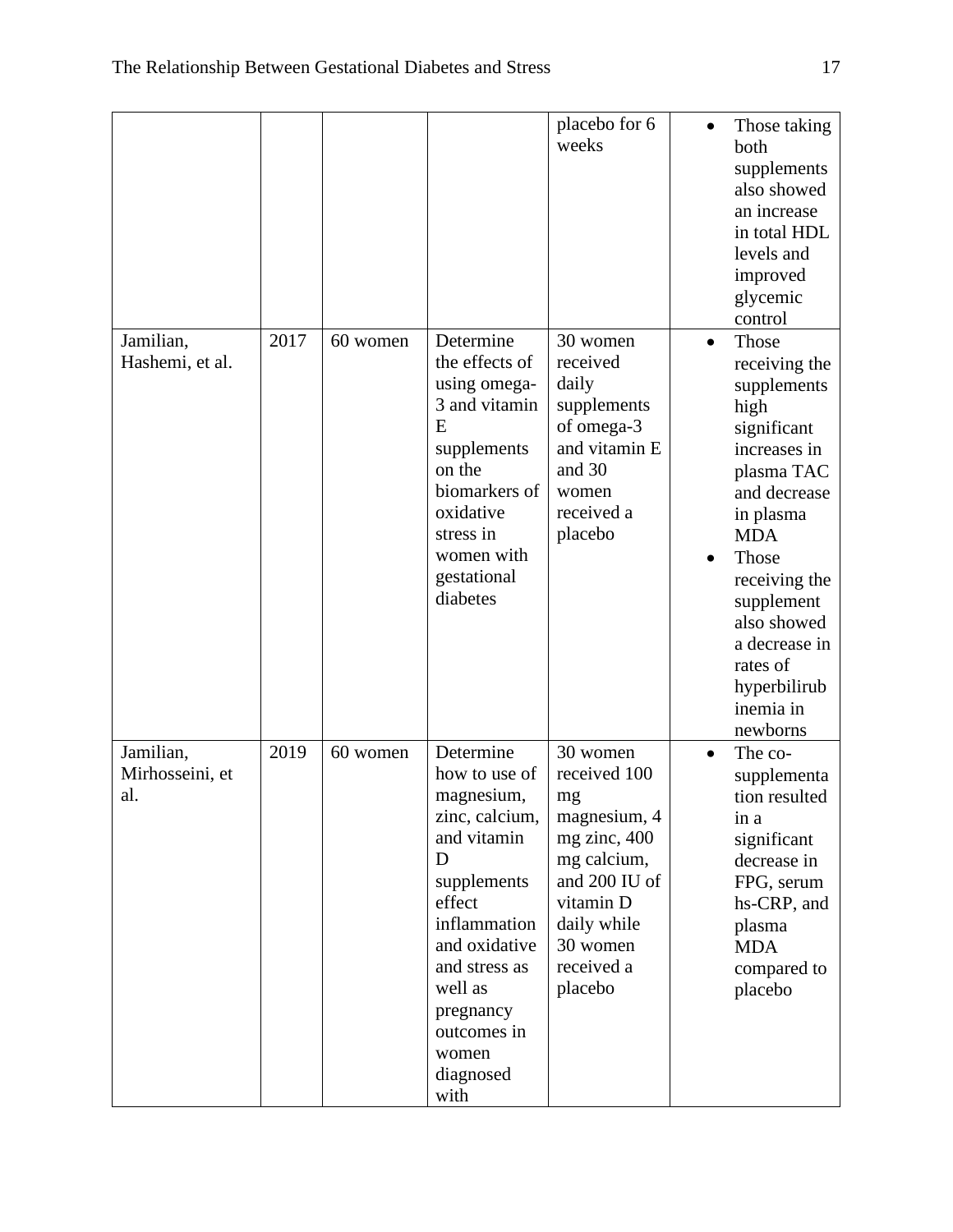|                  |      |           | gestational                                                                                                                                                                          |                                                                                                                                                                                                                             |           |                                                                                                                                                                                                                                                 |
|------------------|------|-----------|--------------------------------------------------------------------------------------------------------------------------------------------------------------------------------------|-----------------------------------------------------------------------------------------------------------------------------------------------------------------------------------------------------------------------------|-----------|-------------------------------------------------------------------------------------------------------------------------------------------------------------------------------------------------------------------------------------------------|
| Li, Dong, et al. | 2019 | 152 women | diabetes<br>Determine<br>how<br>advanced<br>glycogen end<br>products<br>(AGES)<br>effect<br>oxidative<br>stress in<br>women with<br>gestational<br>diabetes                          | 72 women<br>who were<br>diagnosed<br>with<br>gestational<br>diabetes and<br>80 women<br>not diagnosed<br>were part of a<br>control<br>group, tissue<br>samples were                                                         | $\bullet$ | Levels of<br>AGEs and<br>interleukin 6<br>were<br>significantly<br>elevated in<br>those with<br>gestational<br>diabetes<br>The level of<br>MDA was<br>significantly                                                                             |
|                  |      |           |                                                                                                                                                                                      | taken at<br>delivery from<br>the placenta                                                                                                                                                                                   |           | increased<br>when<br>compared<br>with the<br>control,<br>which leads<br>to the<br>positive<br>correlation<br>between<br>elevated<br>AGEs and<br>oxidative<br>biomarkers                                                                         |
| Li, Yin, et al.  | 2016 | 52 women  | Determine<br>how<br>biomarkers of<br>oxidative<br>stress<br>compare in<br>the second<br>and third<br>trimester for<br>women with<br>gestational<br>diabetes with<br>healthy<br>women | 22 women<br>with<br>gestational<br>diabetes and<br>30 healthy<br>women gave<br>blood<br>samples after<br>a 12 hour fast<br>at 16-20<br>weeks, 24-48<br>weeks, and<br>32-36 weeks<br>to test levels<br>of 8Isop and<br>GPX-3 | $\bullet$ | Levels of<br>GPX-3 and<br>8Isop were<br>significantly<br>increased at<br>16-20 weeks<br>as well as<br>32-36 weeks<br>in women<br>with<br>gestational<br>diabetes<br>which shows<br>that<br>oxidative<br>damage is<br>higher in<br>patients with |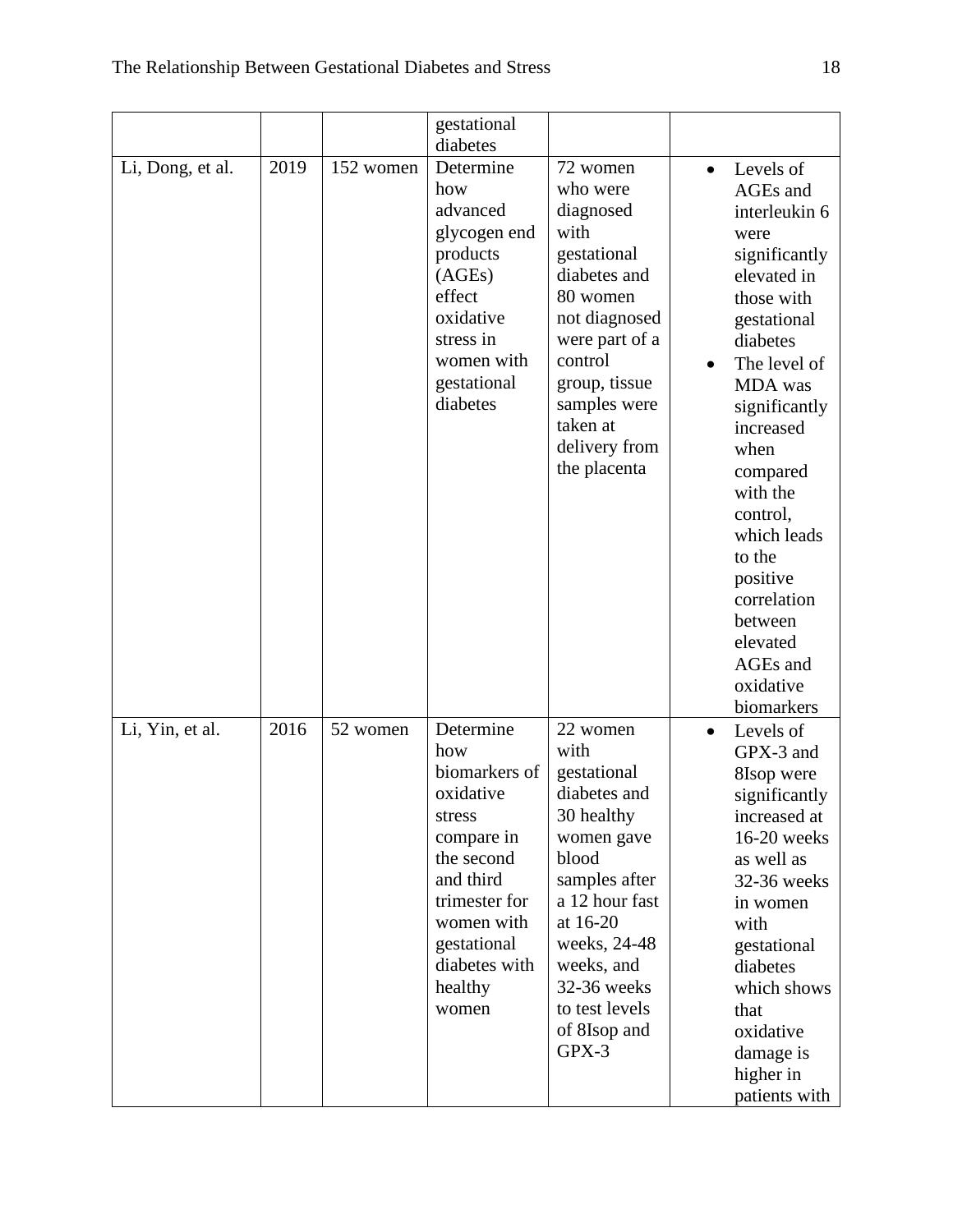|                  |      |                       |                              |                           |           | gestational                  |
|------------------|------|-----------------------|------------------------------|---------------------------|-----------|------------------------------|
|                  |      |                       |                              |                           |           | diabetes                     |
| Maged et al.     | 2016 | 200 women             | Determine<br>the effect of   | 100 women<br>received 1   | $\bullet$ | Antioxidant<br>use           |
|                  |      |                       | using                        | gram of                   |           | decreased                    |
|                  |      |                       | ascorbic acid                | ascorbic acid             |           | the dose                     |
|                  |      |                       | in women on                  | daily and 100             |           | needed to                    |
|                  |      |                       | oxidative                    | women                     |           | control                      |
|                  |      |                       | markers in                   | received a                |           | blood sugar                  |
|                  |      |                       | women with                   | placebo                   | $\bullet$ | Neonatal                     |
|                  |      |                       | gestational                  |                           |           | birth weight                 |
|                  |      |                       | diabetes and                 |                           |           | was lower                    |
|                  |      |                       | relation to<br>fetal outcome |                           |           | for those                    |
|                  |      |                       |                              |                           |           | receiving the<br>antioxidant |
|                  |      |                       |                              |                           |           | Plasma                       |
|                  |      |                       |                              |                           |           | glutathione                  |
|                  |      |                       |                              |                           |           | increased by                 |
|                  |      |                       |                              |                           |           | 43% in the                   |
|                  |      |                       |                              |                           |           | antioxidant                  |
|                  |      |                       |                              |                           |           | group                        |
|                  |      |                       |                              |                           |           | compared to                  |
|                  |      |                       |                              |                           |           | the control                  |
|                  |      |                       |                              |                           |           | group                        |
| Manoharan et al. | 2019 | 80                    | Determine<br>the             | 40 women                  |           | <b>MDA</b> levels            |
|                  |      | primigravi<br>d women | relationship                 | diagnosed<br>with         |           | and the<br><b>MDA/TAS</b>    |
|                  |      |                       | between the                  | gestational               |           | ratio in                     |
|                  |      |                       | expression of                | diabetes and              |           | maternal                     |
|                  |      |                       | placenta                     | 40 women                  |           | plasma and                   |
|                  |      |                       | nuclear factor               | without                   |           | cord plasma                  |
|                  |      |                       | erythroid 2-                 | complications             |           | were                         |
|                  |      |                       | related factor               | were selected             |           | elevated in                  |
|                  |      |                       | $2$ (Nrf2) and               | and blood                 |           | women with                   |
|                  |      |                       | the levels of                | samples were              |           | gestational                  |
|                  |      |                       | antioxidants                 | collected in<br>the third |           | diabetes                     |
|                  |      |                       | and compare<br>them in       | trimester at              |           | There was                    |
|                  |      |                       | women who                    | 32 weeks and              |           | an increase<br>in Nrf2 in    |
|                  |      |                       | are diagnosed                | 4 days as                 |           | women with                   |
|                  |      |                       | with                         | well as                   |           | gestational                  |
|                  |      |                       | gestational                  | umbilical                 |           | diabetes in                  |
|                  |      |                       | diabetes and                 | blood at                  |           | correlation                  |
|                  |      |                       | those who do                 | delivery to be            |           | with an                      |
|                  |      |                       | not                          | compared                  |           | increase in                  |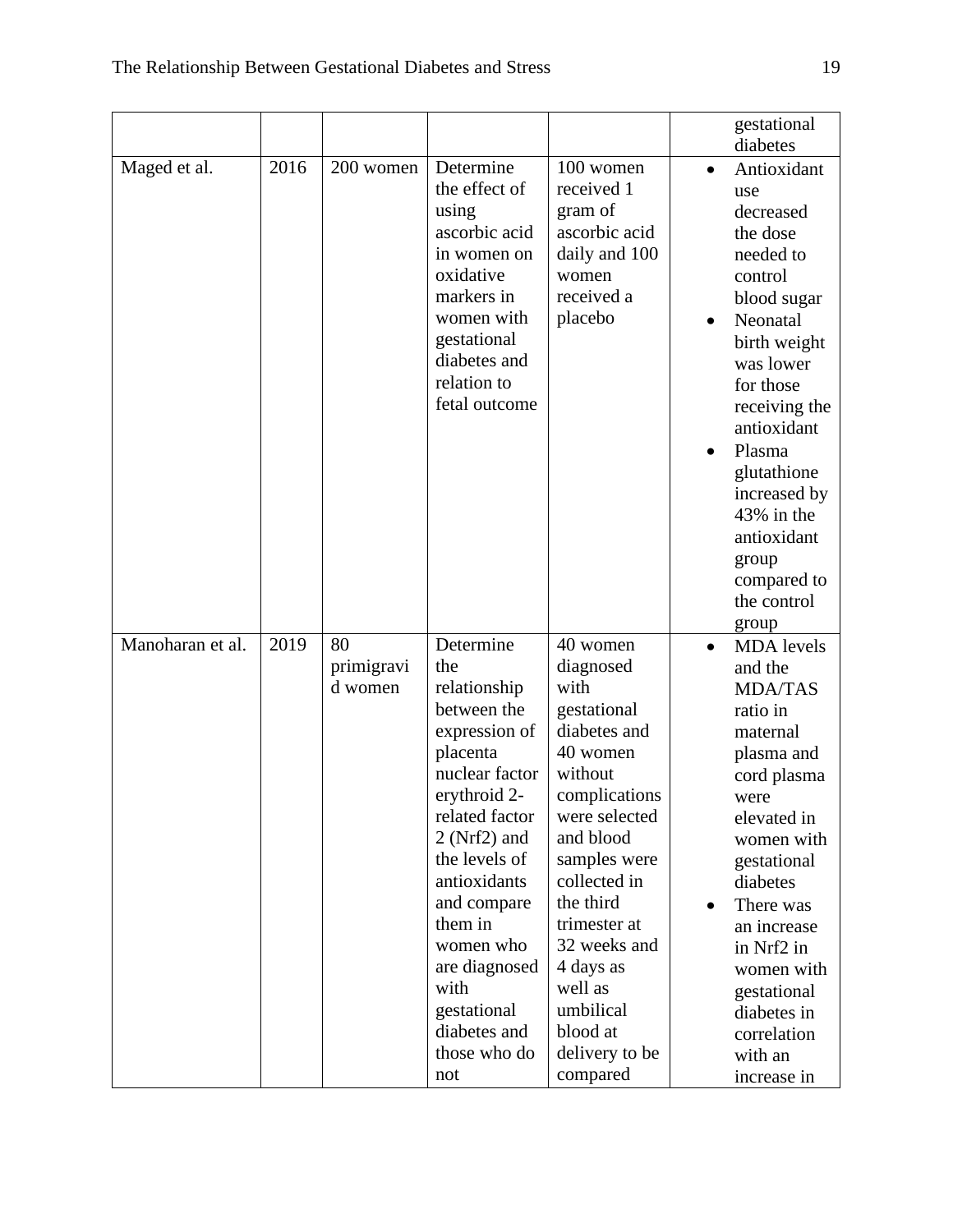|                      |      |           |                                                                                                                                        |                                                                                                                                                                            | $\bullet$              | oxidative<br>stress<br>Authors<br>hypothesize<br>that Nrf2<br>was play a<br>role in<br>protecting<br>the placenta<br>from<br>elevated<br>oxidative<br>stress                                                                                                                                                  |
|----------------------|------|-----------|----------------------------------------------------------------------------------------------------------------------------------------|----------------------------------------------------------------------------------------------------------------------------------------------------------------------------|------------------------|---------------------------------------------------------------------------------------------------------------------------------------------------------------------------------------------------------------------------------------------------------------------------------------------------------------|
| Parast &<br>Paknahad | 2017 | 80 women  | Compare<br>antioxidant<br>capacity and<br>antioxidant<br>nutrient<br>intake in<br>women with<br>and without<br>gestational<br>diabetes | 40 women<br>with<br>gestational<br>diabetes and<br>40 women<br>without filled<br>out a food<br>frequency<br>questionnaire<br>to determine<br>the intake of<br>antioxidants | $\bullet$<br>$\bullet$ | Vitamin E,<br>zinc, and<br>selenium<br>intake was<br>significantly<br>lower in<br>women<br>diagnosed<br>with<br>gestational<br>diabetes<br>which are<br>antioxidants<br>found in<br>food<br>Dietary<br>antioxidants<br>could be a<br>protective<br>factor and<br>help to<br>manage<br>gestational<br>diabetes |
| Razavi et al.        | 2017 | 120 women | <b>Evaluate how</b><br>vitamin D<br>and omega-3<br>supplements<br>effects<br>biomarkers of<br>oxidative<br>stress and<br>pregnancy     | 30 women<br>received<br>$1000$ mg of<br>omega 3<br>twice a day<br>and a vitamin<br>D placebo, 30<br>women<br>received                                                      | $\bullet$              | Those who<br>received<br>both<br>supplements<br>had a<br>statistically<br>significant<br>decrease in<br>hs-CRP and                                                                                                                                                                                            |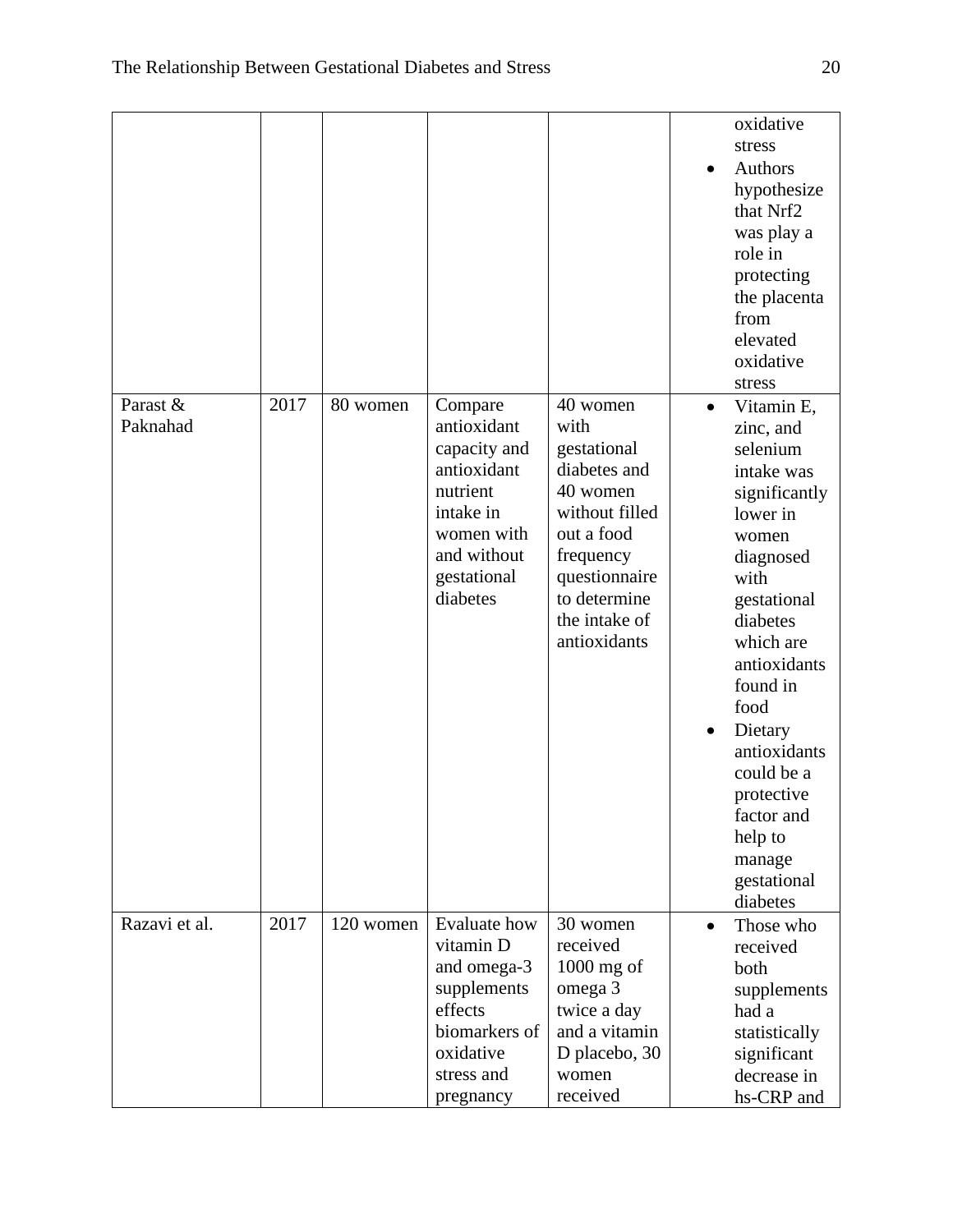|                  |      |          | outcomes in         | 50,000 IU of       | MDA and                   |  |
|------------------|------|----------|---------------------|--------------------|---------------------------|--|
|                  |      |          | gestational         | vitamin D          | an increase               |  |
|                  |      |          | diabetes            | every 2            | in total                  |  |
|                  |      |          |                     | weeks and an       | antioxidant               |  |
|                  |      |          |                     | omega-3            | capacity and              |  |
|                  |      |          |                     | placebo, 30        | glutathione               |  |
|                  |      |          |                     | women              | Combined                  |  |
|                  |      |          |                     | received           | supplementa               |  |
|                  |      |          |                     | 50,000 IU of       | tion worked               |  |
|                  |      |          |                     | vitamin D          | better than a             |  |
|                  |      |          |                     | every 2            | single                    |  |
|                  |      |          |                     | weeks and          | supplement                |  |
|                  |      |          |                     | $1000$ mg of       | alone                     |  |
|                  |      |          |                     | omega-3            |                           |  |
|                  |      |          |                     | twice a day,       |                           |  |
|                  |      |          |                     | and 30             |                           |  |
|                  |      |          |                     | women              |                           |  |
|                  |      |          |                     | received both      |                           |  |
|                  |      |          |                     | placebos for       |                           |  |
|                  |      |          |                     | 6 weeks            |                           |  |
| Rodrigues et al. | 2017 | 78 women | <b>Evaluate</b> how | 48 women           | Women with                |  |
|                  |      |          | delta               | diagnosed          | gestational               |  |
|                  |      |          | amniolevulin        | with               | diabetes                  |  |
|                  |      |          | ate dehydrase       | gestational        | showed a                  |  |
|                  |      |          | $(\delta$ -ALA-D)   | diabetes and       | significant               |  |
|                  |      |          | and                 | 30 women in        | decrease in               |  |
|                  |      |          | biomarkers of       | the control        | $\delta$ -ALA-D           |  |
|                  |      |          | oxidative           | group gave         | activity,                 |  |
|                  |      |          | stress differ       | blood              | lower                     |  |
|                  |      |          | in women            | samples after      | vitamin C                 |  |
|                  |      |          | with                | an 8-hour          | and CAT                   |  |
|                  |      |          | gestational         | fasting period     | levels, and               |  |
|                  |      |          | diabetes            | to test $\delta$ - | plasma                    |  |
|                  |      |          |                     | ALA-D,             | levels of                 |  |
|                  |      |          |                     | protein thiol,     | thiol were                |  |
|                  |      |          |                     | CAT, and           | increased                 |  |
|                  |      |          |                     | vitamin C          | Low $\delta$ -            |  |
|                  |      |          |                     | levels             | ALA-D are                 |  |
|                  |      |          |                     |                    | related to                |  |
|                  |      |          |                     |                    | increased                 |  |
|                  |      |          |                     |                    | oxidative                 |  |
|                  |      |          |                     |                    | stress                    |  |
| Rueangdetnarong  | 2018 | 62 women | Compare the         | <b>Blood</b>       | <b>Blood</b><br>$\bullet$ |  |
| et al.           |      |          | levels of the       | samples were       | samples                   |  |
|                  |      |          | biomarkers of       | taken at 24-       | from women                |  |
|                  |      |          | oxidative           | 28 weeks'          | with                      |  |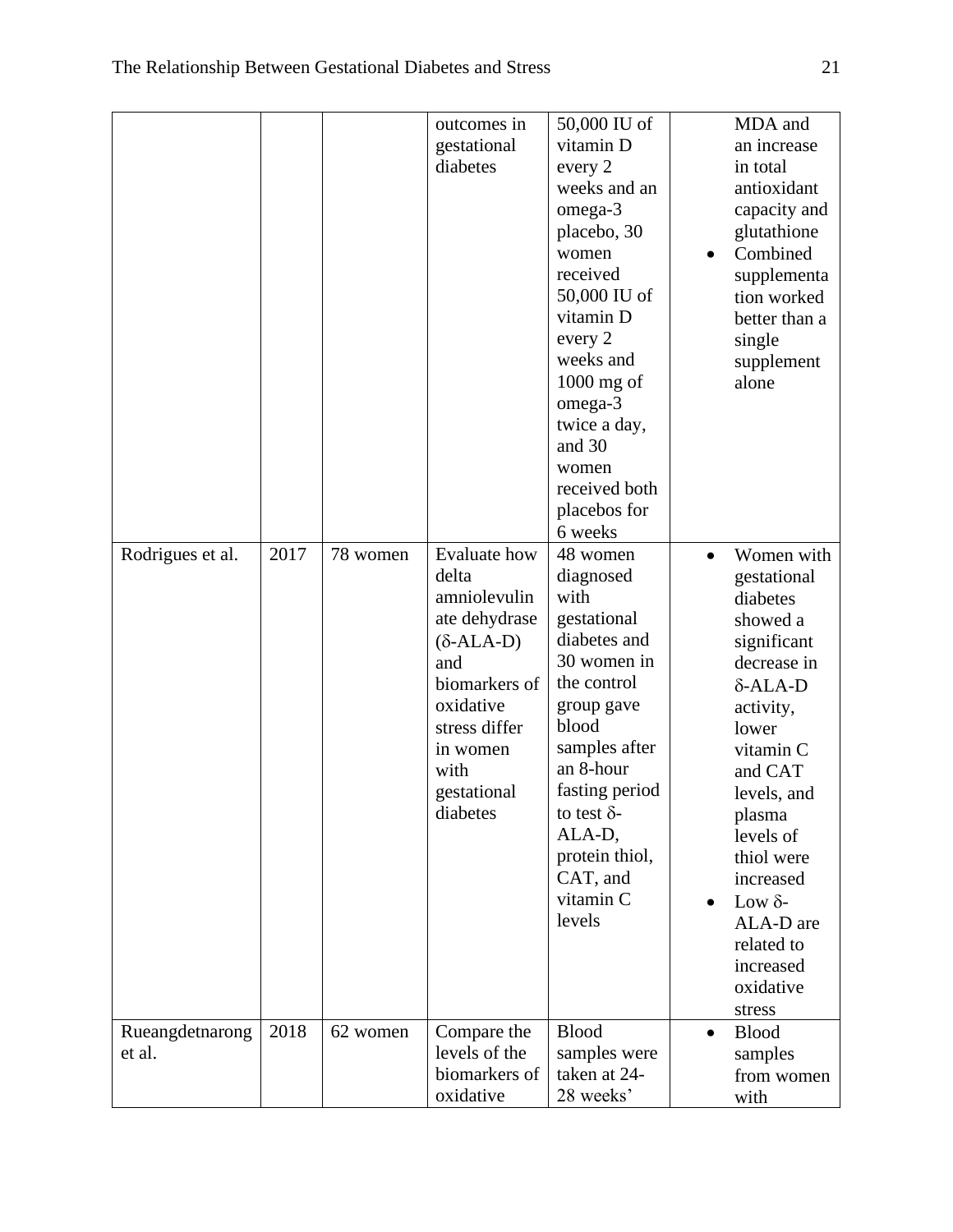|               |      |           | stress in<br>women with<br>gestational<br>diabetes with<br>those who<br>were not<br>diagnosed                                                                                                    | gestation and<br>when they<br>were<br>admitted for<br>delivery and<br>were<br>measured for<br>TNF $\alpha$ , IL-10,<br>and 8IsoP<br>levels, 32<br>women were<br>diagnosed<br>with<br>gestational<br>diabetes and<br>32 were in<br>the control<br>group |           | gestational<br>diabetes had<br>increased<br>levels of<br>8Isop and<br>TNF $\alpha$ when<br>compared to<br>the control<br>There was<br>not a<br>significant<br>difference in<br>IL-10 levels<br>between the<br>two groups                                                   |
|---------------|------|-----------|--------------------------------------------------------------------------------------------------------------------------------------------------------------------------------------------------|--------------------------------------------------------------------------------------------------------------------------------------------------------------------------------------------------------------------------------------------------------|-----------|----------------------------------------------------------------------------------------------------------------------------------------------------------------------------------------------------------------------------------------------------------------------------|
| Saifi et al.  | 2019 | 180 women | Determine<br>the effects of<br>selenium<br>supplementat<br>ion on fasting<br>plasma<br>glucose<br>levels and<br>biomarkers of<br>oxidative<br>stress in<br>women with<br>gestational<br>diabetes | 60 women<br>were given<br>$50$ mg of<br>selenium<br>daily for 12<br>weeks, 60<br>women were<br>given a<br>placebo, 60<br>women in<br>good health<br>were used as<br>control                                                                            | $\bullet$ | Those who<br>received the<br>supplement<br>showed a<br>significant<br>decrease in<br>their fasting<br>glucose<br>levels<br>Those<br>receiving the<br>supplement<br>had levels of<br>plasma<br>MDA and<br>antioxidant<br>levels<br>comparable<br>to the<br>healthy<br>women |
| Seider et al. | 2018 | 43 women  | Determine<br>how a low<br>glycemic<br>index diet<br>influences<br>oxidative<br>stress in                                                                                                         | All women<br>provided<br>blood<br>samples at a<br>baseline, 4-6<br>weeks after<br>dietary                                                                                                                                                              | $\bullet$ | Oxidized<br>LDL was<br>decreased in<br>those with a<br>low<br>glycemic<br>diet                                                                                                                                                                                             |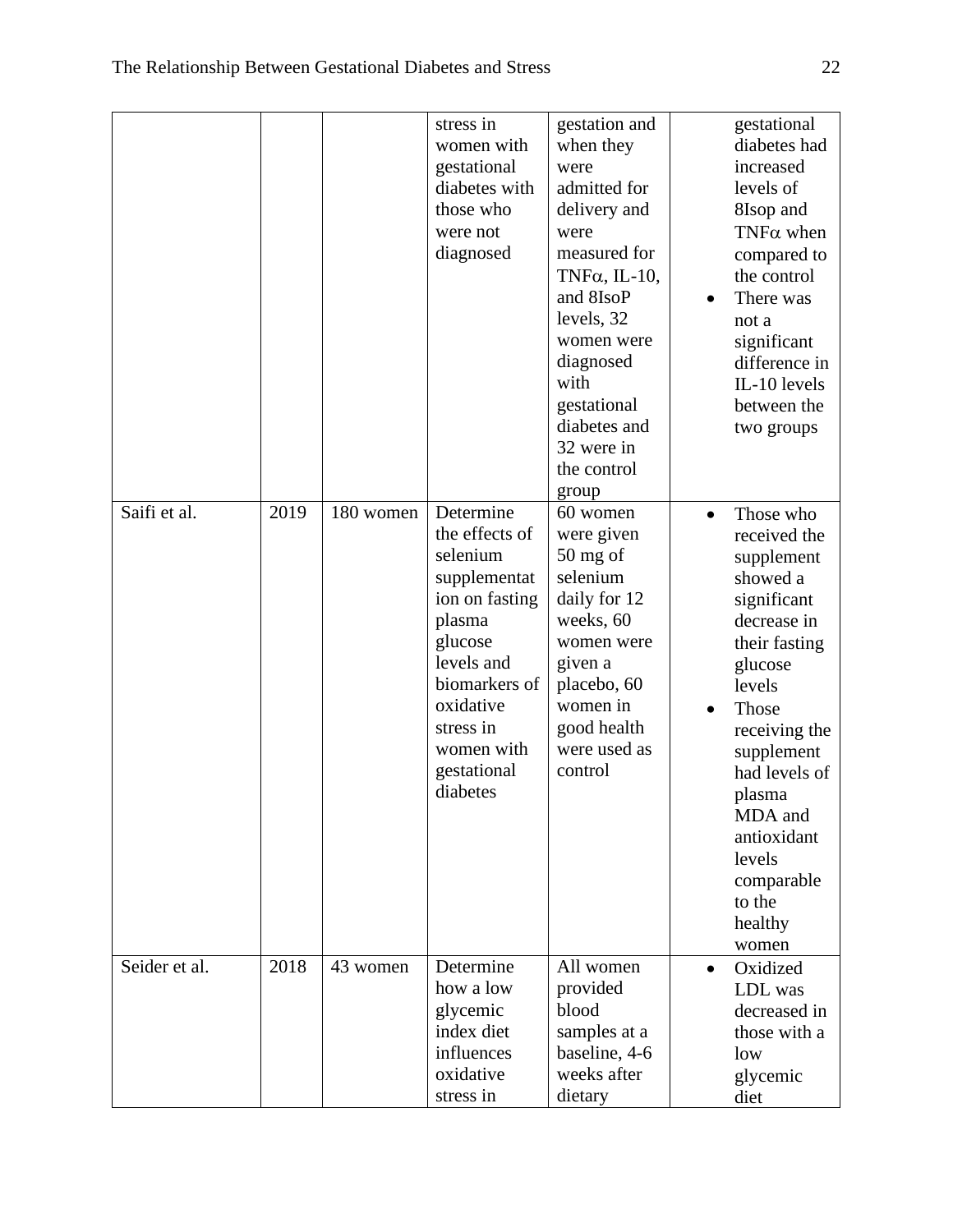|                          |      |          | women with<br>gestational<br>diabetes                                                                                                                            | intervention,<br>and then at 4-<br>6 months<br>post-partum<br>to look at<br>biomarkers of<br>stress                                                                                                                | $\bullet$ | A low<br>glycemic<br>diet<br>decreases<br>oxidative<br>stress                                                                                                                                                                                                                       |
|--------------------------|------|----------|------------------------------------------------------------------------------------------------------------------------------------------------------------------|--------------------------------------------------------------------------------------------------------------------------------------------------------------------------------------------------------------------|-----------|-------------------------------------------------------------------------------------------------------------------------------------------------------------------------------------------------------------------------------------------------------------------------------------|
| Schliefsteiner et<br>al. | 2017 | 50 women | Determine<br>how<br>lipoprotein-<br>associated<br>phospholipas<br>e A2<br>(LpPLA2)<br>activity<br>effects<br>oxidative<br>stress with<br>gestational<br>diabetes | 12 women<br>gave<br>placental<br>tissue<br>samples, 21<br>women gave<br>neonatal cord<br>plasma, and<br>17 women<br>gave blood<br>samples for<br>Hoffbauer<br>cell isolation<br>to test<br>LpPLA2<br>levels        | $\bullet$ | LpPLA2<br>levels were<br>higher in the<br>control<br>group than<br>those with<br>gestational<br>diabetes<br><b>HDL</b><br>associated<br>LpPLA2<br>activity was<br>higher in<br>those with<br>gestational<br>diabetes<br>which in<br>turn had an<br>anti-<br>inflammator<br>y effect |
| Sudharshana et<br>al.    | 2018 | 60 women | Determine<br>how<br>oxidative<br>biomarkers<br>effect<br>correlate with<br>women who<br>are diagnosed<br>with<br>gestational<br>diabetes                         | 30 women<br>were<br>diagnosed<br>with<br>gestational<br>diabetes and<br>30 were in<br>the control<br>group and<br>blood was<br>taken to<br>evaluate<br>TNF $\alpha$ , uric<br>acid, and<br>interleukin 6<br>levels | $\bullet$ | $TNF\alpha$ and<br>uric acid<br>levels were<br>significantly<br>increased in<br>women with<br>gestational<br>diabetes                                                                                                                                                               |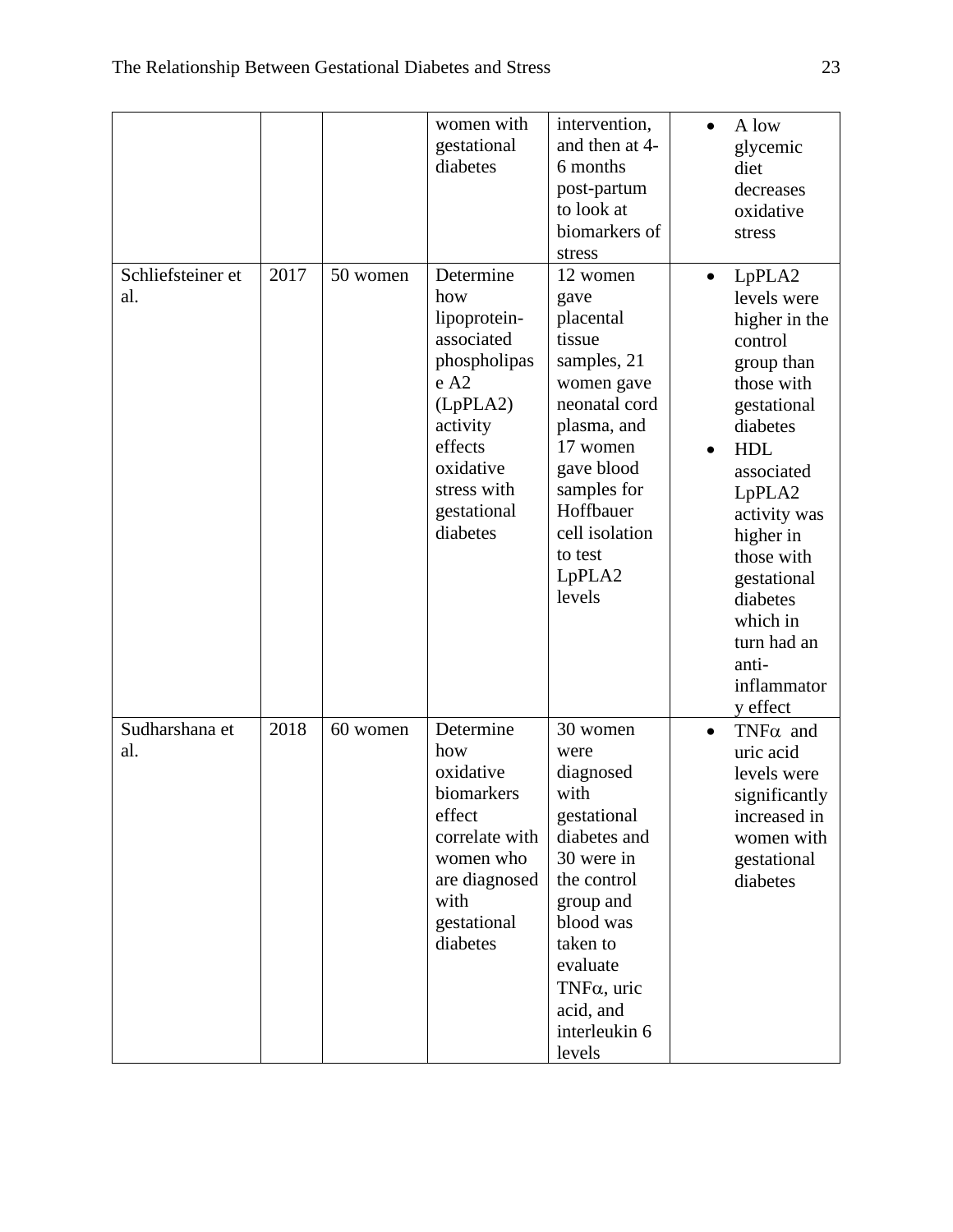#### **Discussion**

Gestational diabetes is a disease process that affects 2 to 10% of pregnancies yearly. Based on the findings of recent literature, there is a close relationship between gestational diabetes and stress. The use of many supplements to decreased oxidative stress have been studied, including probiotics, vitamin D, vitamin E, vitamin C, omega 3, selenium, calcium, magnesium, and zinc. Common stress markers tested among the studies were blood levels of hs-CRP, MDA, glutathione, and fasting blood glucose. Each study came to the conclusion that the intervention or supplement they were testing resulted in decreased oxidative stress when compared to a placebo or control group of healthy individuals, further studies should be done to compare the interventions. This could help determine which supplement or group of supplements would be best to recommend when women are diagnosed with gestational diabetes. For example, a study could also be done to determine if a specific diet, supplements, or a combination of the two works best to decrease oxidative stress in gestational diabetes.

This literature review has its limitations. One limitation is the sample size of the studies. Fourteen of the studies had total samples size of less than 100, which means that the intervention was tested on less than 50 individuals. Studies with larger sample sizes are needed to determine if the intervention continues to show statistically significant improvement in the reduction of oxidative stress. Another possible limitation is the age of participants. These studies included women between the ages of 18 and 40 years old. The health behaviors of individuals vary across this age range. Therefore, studies could have been skewed if the participants were clustered in a narrow age range. Other limitations include the use of only two databases for this literature review and exclusion of non-English articles.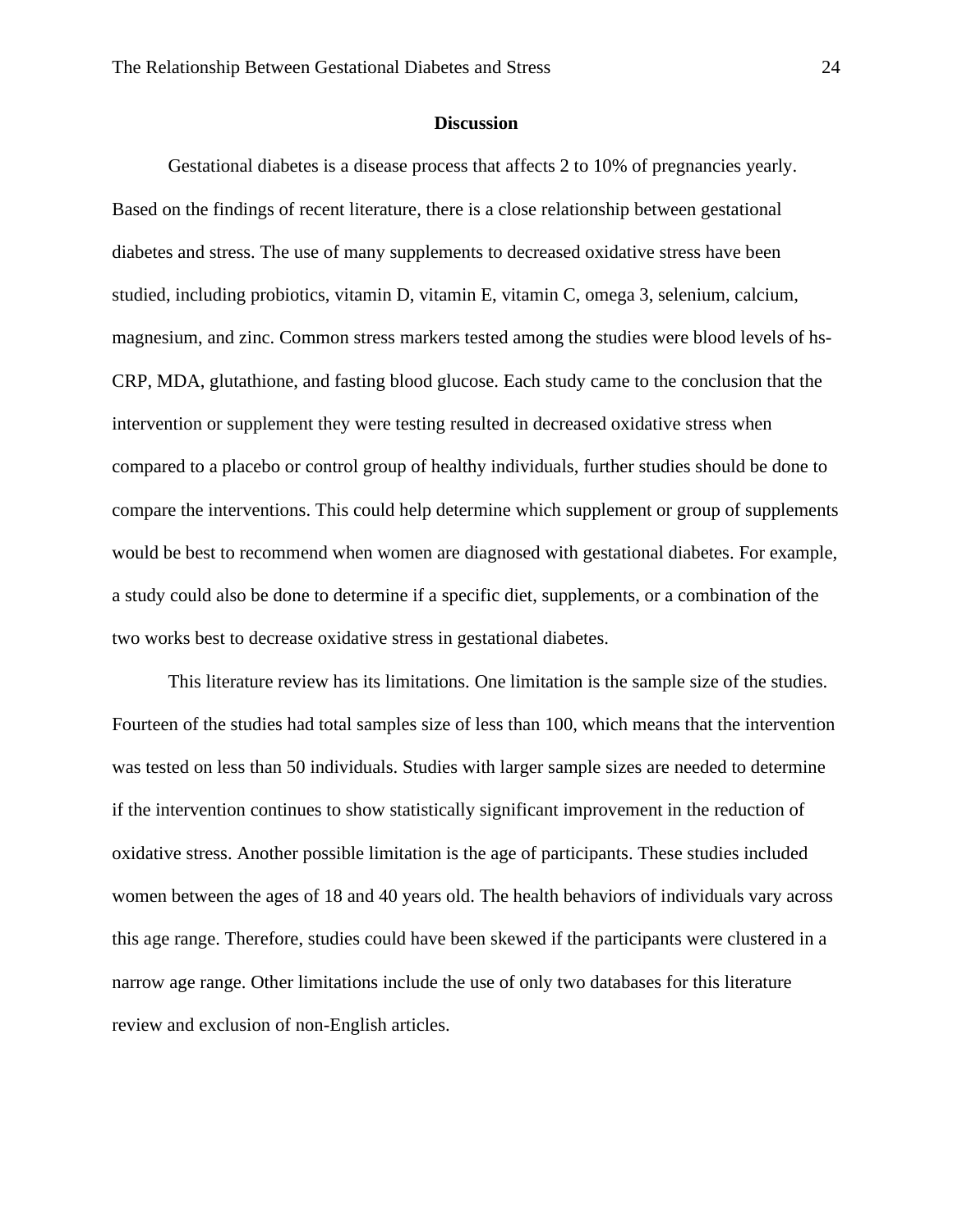Throughout the completion of this literature review, gaps in the existing literature were identified. The studies published focus on the treatment of oxidative stress in those already diagnosed with gestational diabetes. There was little to no research about the reduction of stress in the prevention of gestational diabetes. From the articles included, it is shown that reduction of stress allows for some improvement in the disease process, but more research could be done to determine ways stress can be reduced prior to pregnancy or in the first trimester to decrease the number of women diagnosed with gestational diabetes.

These articles present different supplements that can decrease oxidative stress, which could influence evidence-based practice and help nurses educate their patients. Nurses can provide explanation of and rationale for supplement use to women who have been diagnosed with gestational diabetes. This could help patients to comprehend why their provider may suggest a treatment plan over another, leading to higher compliance in the care regimen and in turn, more positive outcomes for women with gestational diabetes. In conclusion, stress has a negative impact on gestational diabetes, specifically in regard to oxidative stress. Recent literature shows reduction of stress can lead to improvement in gestational diabetes and may help to prevent it, which in turn improves pregnancy outcomes.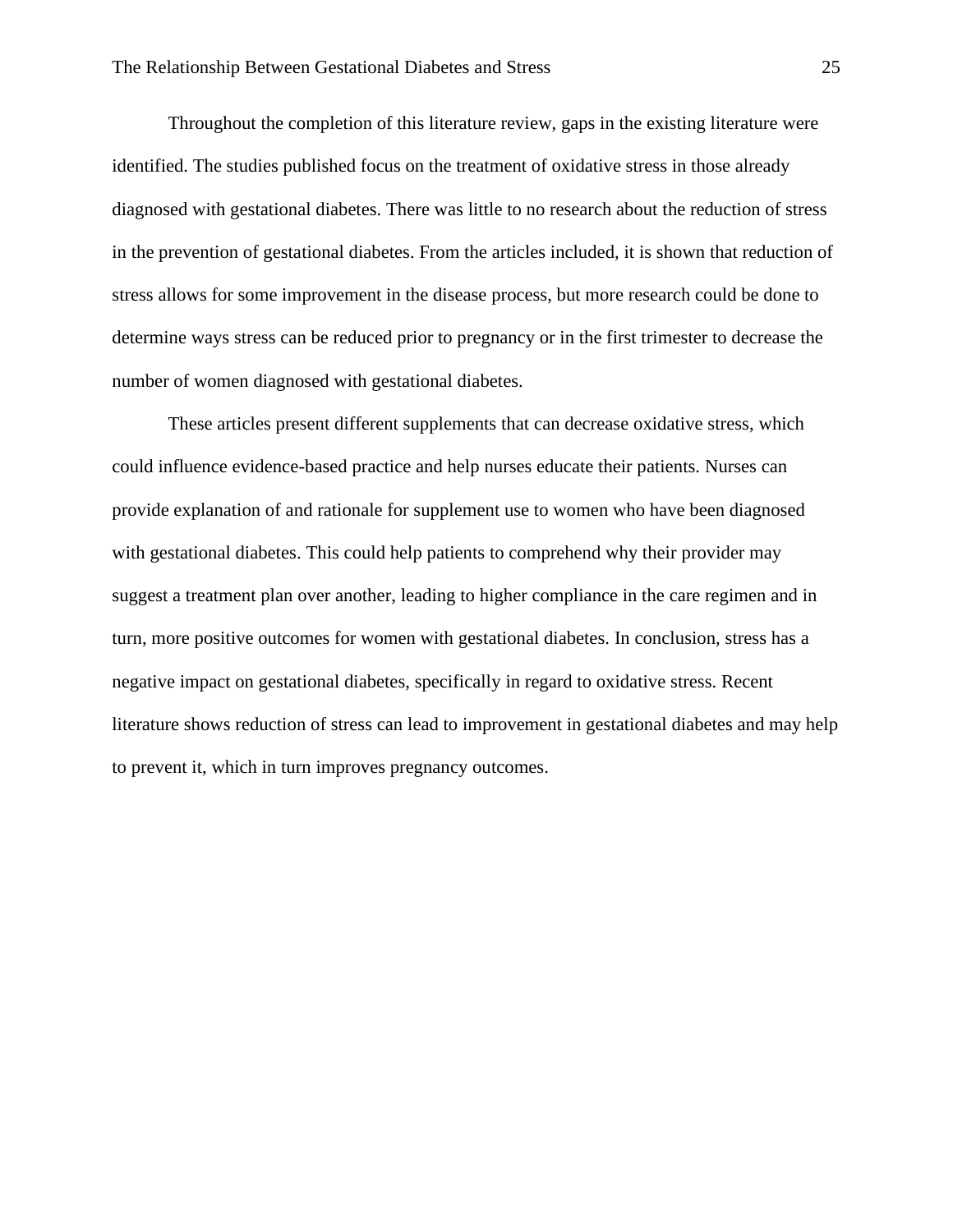### **References**

- Badehnoosh, B., Karamali, M., Zarrati, M., Jamilian, M., Bahmani, F., Tajabadi-Ebrahimi, M., … Asemi, Z. (2017). The effects of probiotic supplementation on biomarkers of inflammation, oxidative stress and pregnancy outcomes in gestational diabetes. *The Journal of Maternal-Fetal & Neonatal Medicine*, *31*(9), pp. 1128–1136. https://doi.org/10.1080/14767058.2017.1310193
- Borçari, N. R., Santos, J. F., Reigado, G. R., Freitas, B. L., Araújo, M. da, & Nunes, V. A. (2020). Vitamins Modulate the Expression of Antioxidant Genes in Progesterone-Treated Pancreatic β Cells: Perspectives for Gestational Diabetes Management. *International Journal of Endocrinology*, pp. 1–14. https://doi.org/10.1155/2020/8745120
- Centers for Disease Control and Prevention. (2019, May 30). *Gestational Diabetes*. https://www.cdc.gov/diabetes/basics/gestational.html.
- Daneshzad, E., Tehrani, H., Bellissimo, N., & Azadbakht, L. (2020). Dietary Total Antioxidant Capacity and Gestational Diabetes Mellitus: A Case-Control Study. *Oxidative Medicine and Cellular Longevity*, pp. 1–9. https://doi.org/10.1155/2020/5471316
- Dix, M. (2018, September 29). *Oxidative Stress: Definition, Effects on the body, and Prevention*. Healthline. https://www.healthline.com/health/oxidative-stress#effects.
- Gunasegaran, P., Tahmina, S., Daniel, M., & Nanda, S. K. (2020). Role of vitamin D‐calcium supplementation on metabolic profile and oxidative stress in gestational diabetes mellitus: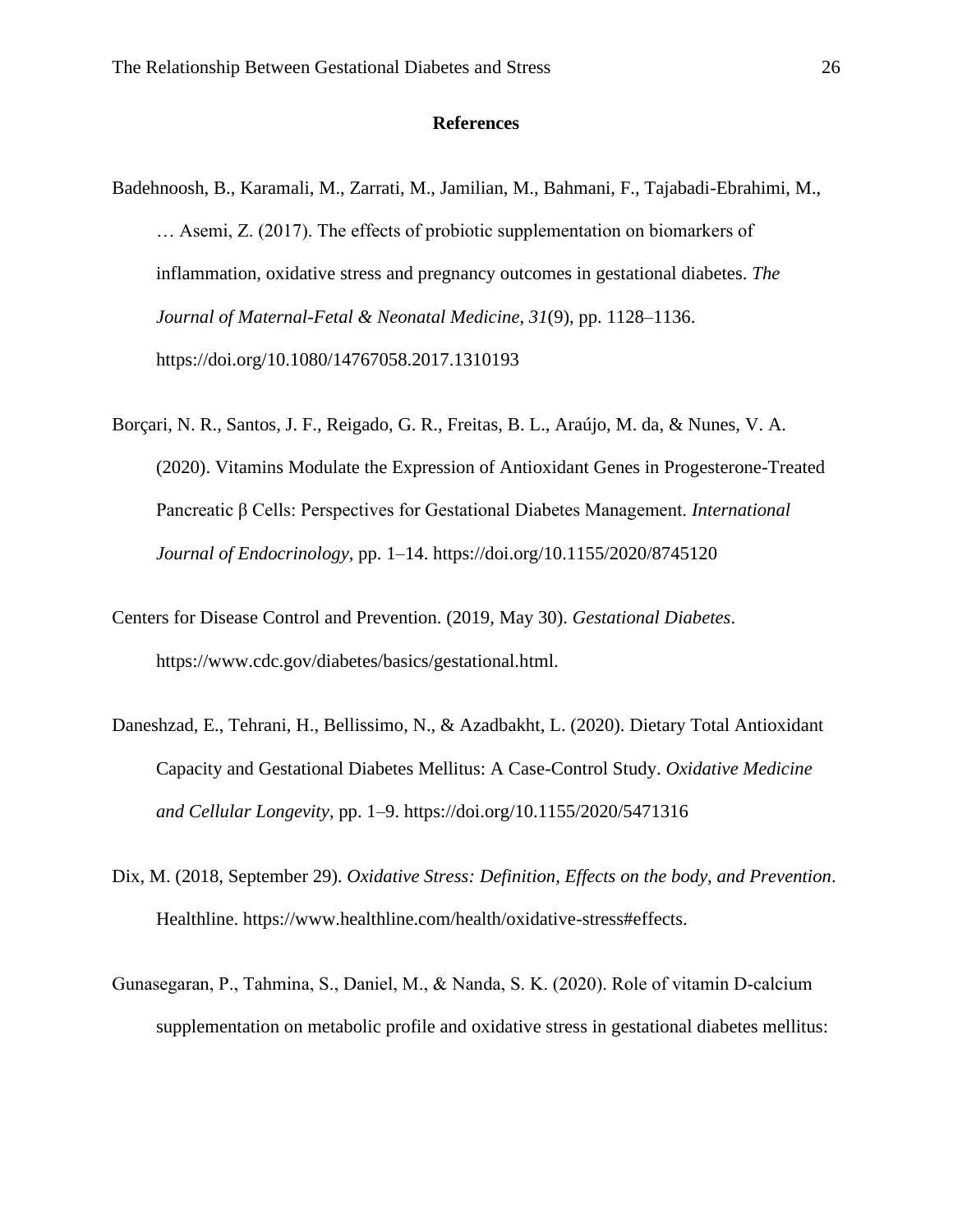A randomized controlled trial. *Journal of Obstetrics and Gynaecology Research*, *47*(3), pp. 1016–1022. https://doi.org/10.1111/jog.14629

- Hajifaraji, M., Jahanjou, F., Abbasalizadeh, F., Aghamohammadzadeh, N., Mesgari Abbasi, M., & Dolatkhah, N. (2018). Effect of probiotic supplements in women with gestational diabetes mellitus on inflammation and oxidative stress biomarkers: a randomized clinical trial. *Asia Pacific Journal of Clinical Nutrition*, *27*(3), pp. 581–591. https://doi.org/10.6133/apjcn.082017.03
- Hoffman, J. J., & Sullivan, N. J. (2020). *Medical-Surgical Nursing: Making Connections to Practice*. Philadelphia, PA: F. A. Davis Company.
- Jamilian, M., Amirani, E., & Asemi, Z. (2019). The effects of vitamin D and probiotic cosupplementation on glucose homeostasis, inflammation, oxidative stress and pregnancy outcomes in gestational diabetes: A randomized, double-blind, placebo-controlled trial. *Clinical Nutrition*, *38*(5), pp. 2098–2105. https://doi.org/10.1016/j.clnu.2018.10.028
- Jamilian, M., Hashemi Dizaji, S., Bahmani, F., Taghizadeh, M., Memarzadeh, M. R., Karamali, M., … Asemi, Z. (2017). A Randomized Controlled Clinical Trial Investigating the Effects of Omega-3 Fatty Acids and Vitamin E Co-Supplementation on Biomarkers of Oxidative Stress, Inflammation and Pregnancy Outcomes in Gestational Diabetes. *Canadian Journal of Diabetes*, *41*(2), pp. 143–149. https://doi.org/10.1016/j.jcjd.2016.09.004
- Jamilian, M., Mirhosseini, N., Eslahi, M., Bahmani, F., Shokrpour, M., Chamani, M., & Asemi, Z. (2019). The effects of magnesium-zinc-calcium-vitamin d co-supplementation on biomarkers of inflammation, oxidative stress and pregnancy outcomes in gestational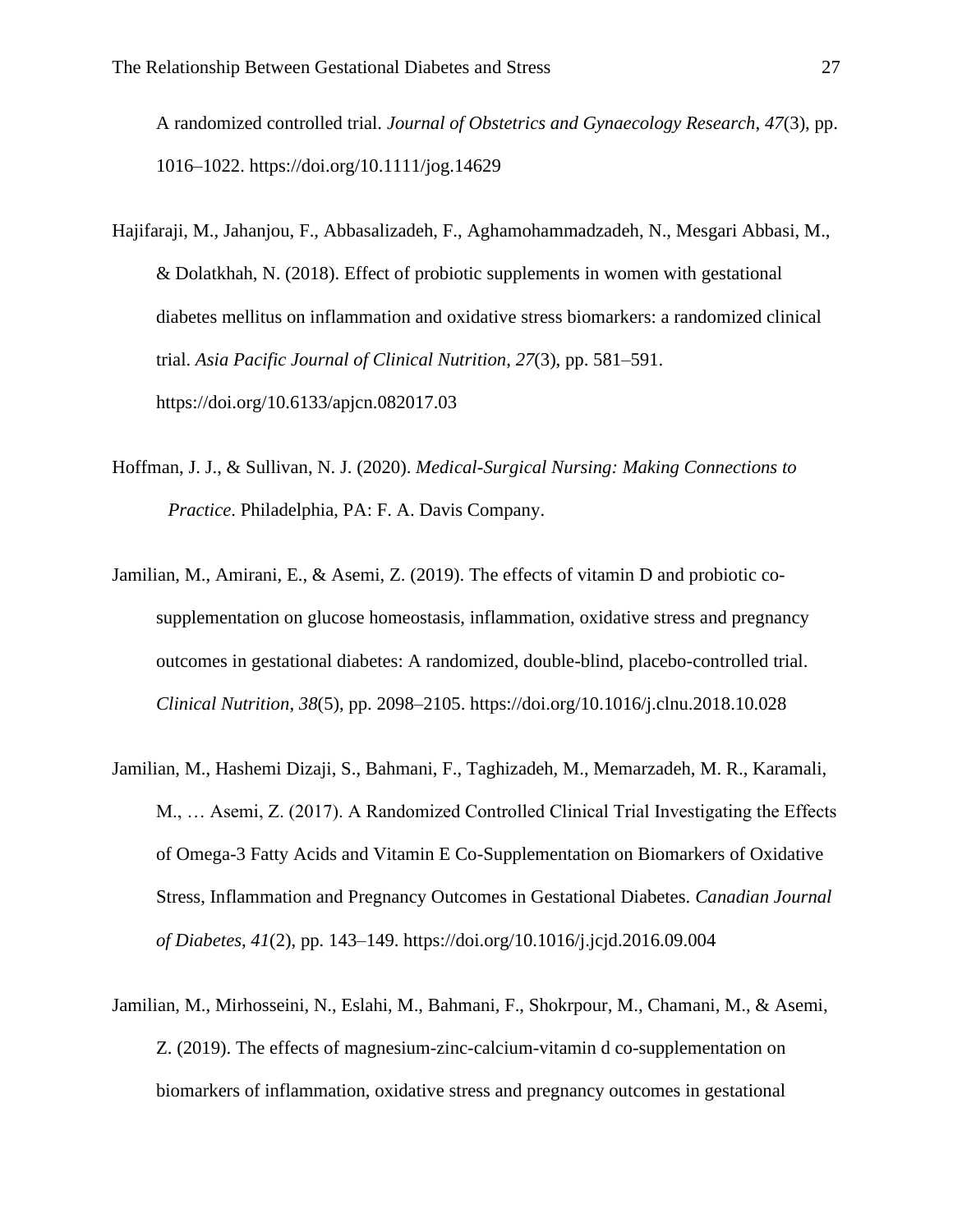diabetes. *BMC Pregnancy and Childbirth*, *19*(1). https://doi.org/10.1186/s12884-019-2258 y

- Li, H., Dong, A., & Lv, X. (2019). Advanced glycation end products and adipocytokines and oxidative stress in placental tissues of pregnant women with gestational diabetes mellitus. *Experimental and Therapeutic Medicine*, *18*(1). https://doi.org/10.3892/etm.2019.7623
- Li, H., Yin, Q., Li, N., Ouyang, Z., & Zhong, M. (2016). Plasma Markers of Oxidative Stress in Patients with Gestational Diabetes Mellitus in the Second and Third Trimester. *Obstetrics and Gynecology International*, *2016*, pp. 1–8. https://doi.org/10.1155/2016/3865454
- Maged, A. M., Torky, H., Fouad, M. A., GadAllah, S. H., Waked, N. M., Gayed, A. S., & Salem, A. K. (2016). Role of antioxidants in gestational diabetes mellitus and relation to fetal outcome: a randomized controlled trial. *The Journal of Maternal-Fetal & Neonatal Medicine*, *29*(24), 4049–4054. https://doi.org/10.3109/14767058.2016.1154526
- Manoharan, B., Bobby, Z., Dorairajan, G., Jacob, S. E., Gladwin, V., Vinayagam, V., & Packirisamy, R. M. (2019). Increased placental expressions of nuclear factor erythroid 2– related factor 2 and antioxidant enzymes in gestational diabetes: Protective mechanisms against the placental oxidative stress? *European Journal of Obstetrics & Gynecology and Reproductive Biology*, *238*, pp. 78–85. https://doi.org/10.1016/j.ejogrb.2019.05.016
- Murray, S. S., McKinney, E. S., Holub, K. S., & Jones, R. (2019). *Foundations of Maternal-Newborn and Women's Health Nursing* (7th ed.). Elsevier.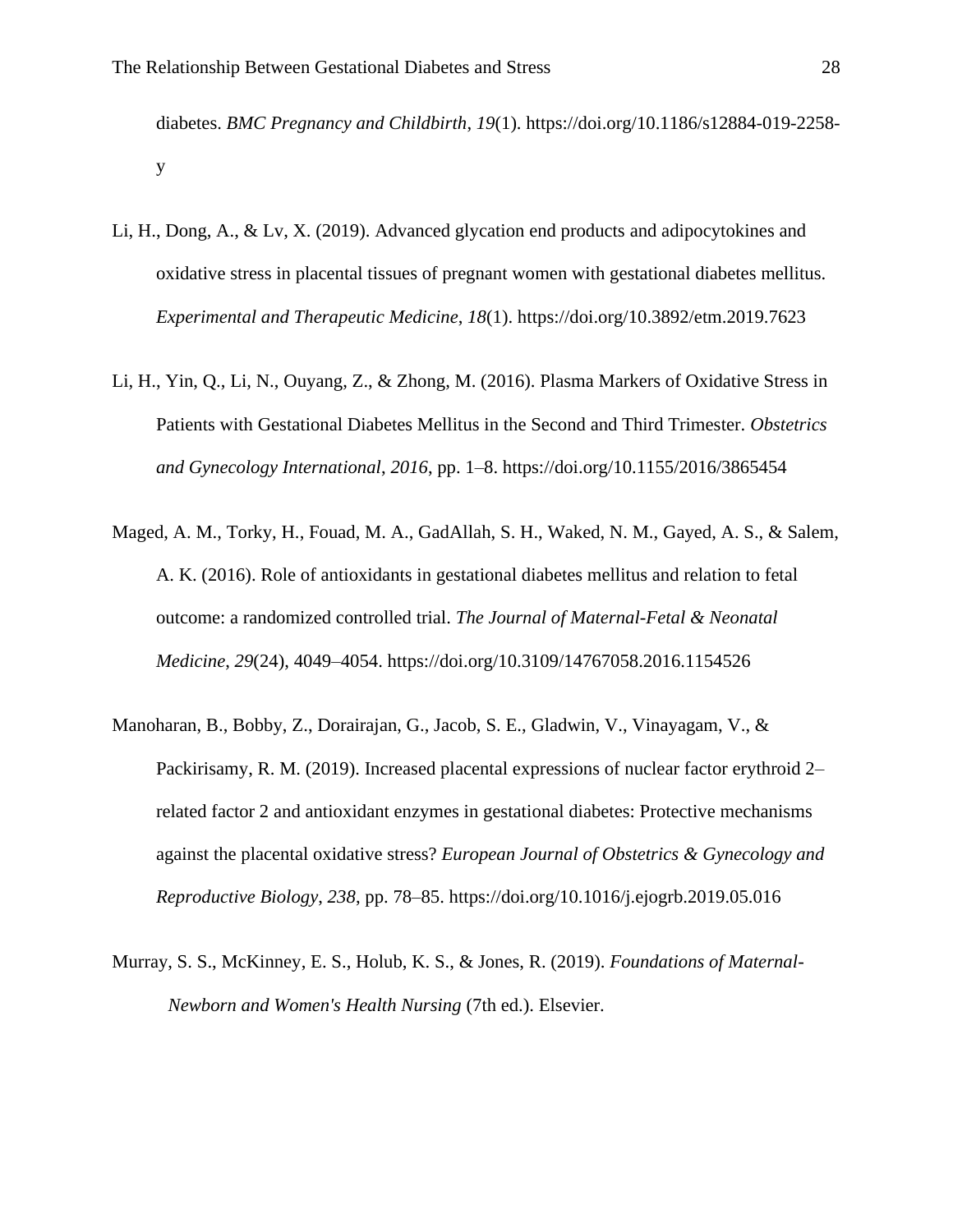- Parast, V. M., & Paknahad, Z. (2017). Antioxidant Status and Risk of Gestational Diabetes Mellitus: a Case-Control Study. *Clinical Nutrition Research*, *6*(2), 81. https://doi.org/10.7762/cnr.2017.6.2.81
- Razavi, M., Jamilian, M., Samimi, M., Afshar Ebrahimi, F., Taghizadeh, M., Bekhradi, R., … Asemi, Z. (2017). The effects of vitamin D and omega-3 fatty acids co-supplementation on biomarkers of inflammation, oxidative stress and pregnancy outcomes in patients with gestational diabetes. *Nutrition & Metabolism*, *14*(1). https://doi.org/10.1186/s12986-017- 0236-9
- Rodrigues, F., de Lucca, L., Neme, W. S., & Gonçalves, T. de. (2017). Influence of gestational diabetes on the activity of δ-aminolevulinate dehydratase and oxidative stress biomarkers. *Redox Report*, *23*(1), pp. 63–67. https://doi.org/10.1080/13510002.2017.1402981
- Rueangdetnarong, H., Sekararithi, R., Jaiwongkam, T., Kumfu, S., Chattipakorn, N., Tongsong, T., & Jatavan, P. (2018). Comparisons of the oxidative stress biomarkers levels in gestational diabetes mellitus (GDM) and non-GDM among Thai population: cohort study. *Endocrine Connections*, *7*(5), pp. 681–687. https://doi.org/10.1530/ec-18-0093
- Saifi, H., Mabrouk, Y., Saifi, R., Benabdelkader, M., & Saidi, M. (2019). Influence of selenium supplementation on carbohydrate metabolism and oxidative stress in pregnant women with gestational diabetes mellitus. *Journal of Medical Biochemistry*, *39*(2). https://doi.org/10.2478/jomb-2019-0034
- Seider, M., Darling, P., Thompson, A., Grant, S., Barre, E., Kitts, D., … Ramdath, D. (2018). Low glycaemic index diet for reduction of oxidative stress in women with gestational